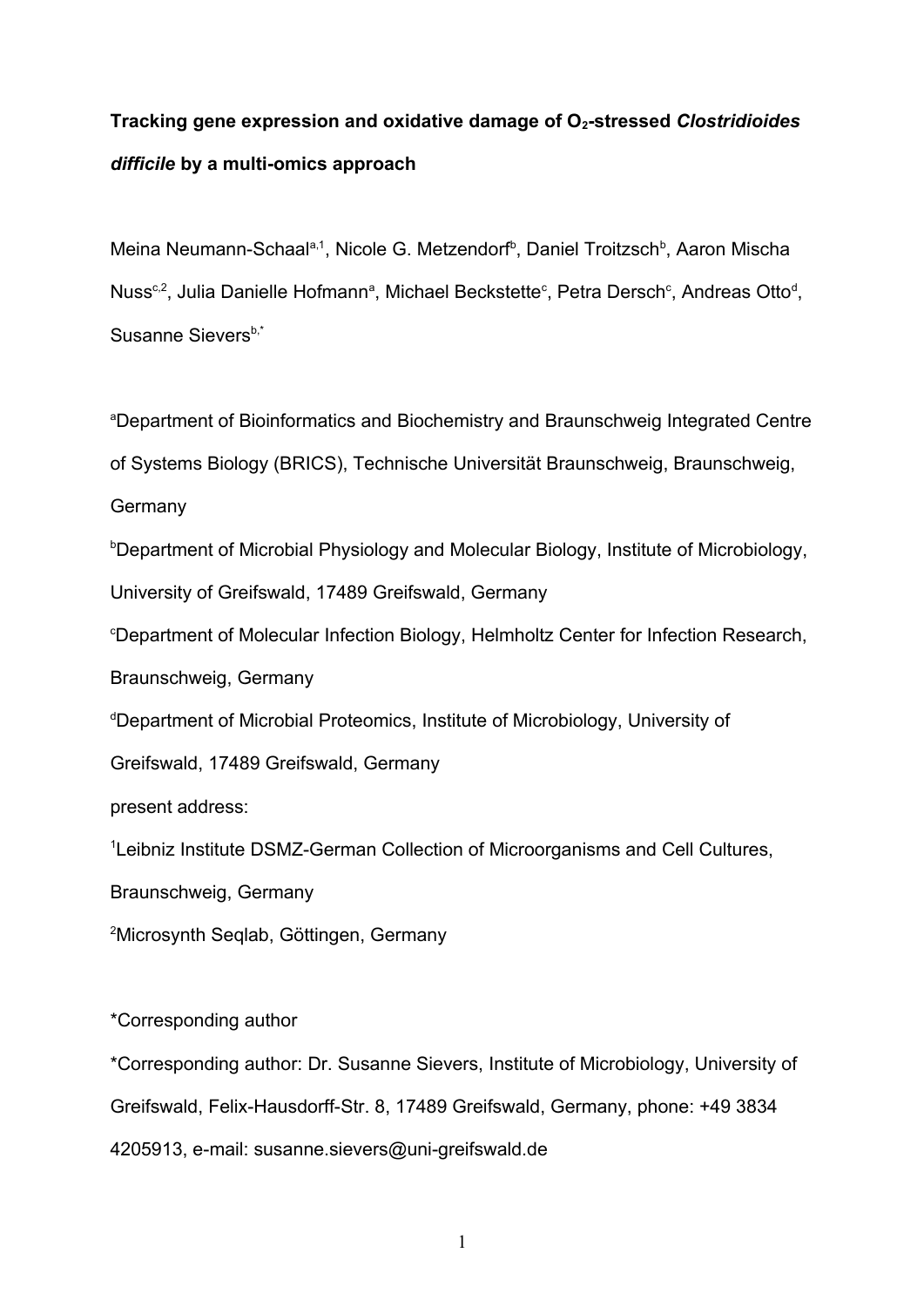#### **Abstract**

*Clostridioides difficile* is the major pathogen causing diarrhea following antibiotic treatment. It is considered to be a strictly anaerobic bacterium, however, previous studies have shown a certain and strain-dependent oxygen tolerance. In this study, the model strain *C. difficile* 630Δ*erm* was shifted to micro-aerobiosis and was found to stay growing to the same extent as anaerobically growing cells with only few changes in the metabolite pattern. However, an extensive change in gene expression was determined by RNA-Seq. The most striking adaptation strategies involve a change in the reductive fermentation pathways of the amino acids proline, glycine and leucine. But also a far-reaching restructuring in the carbohydrate metabolism was detected with changes in the phosphotransferase system (PTS) facilitated uptake of sugars and a repression of enzymes of glycolysis and butyrate fermentation. Furthermore, a temporary induction in the synthesis of cofactor riboflavin was detected possibly due to an increased demand for flavin mononucleotid (FMN) and flavin adenine dinucleotide (FAD) in redox reactions. However, biosynthesis of the cofactors thiamin pyrophosphate and cobalamin were repressed deducing oxidation-prone enzymes and intermediates in these pathways. Micro-aerobically shocked cells were characterized by an increased demand for cysteine and a thiol redox proteomics approach revealed a dramatic increase in the oxidative state of cysteine in more than 800 peptides after 15 min of micro-aerobic shock. This provides not only a catalogue of oxidation-prone cysteine residues in the *C. difficile* proteome but also puts the amino acid cysteine into a key position in the oxidative stress response.

Our study suggests that tolerance of *C. difficile* towards  $O<sub>2</sub>$  is based on a complex and far-reaching adjustment of global gene expression which leads to only a slight change in phenotype.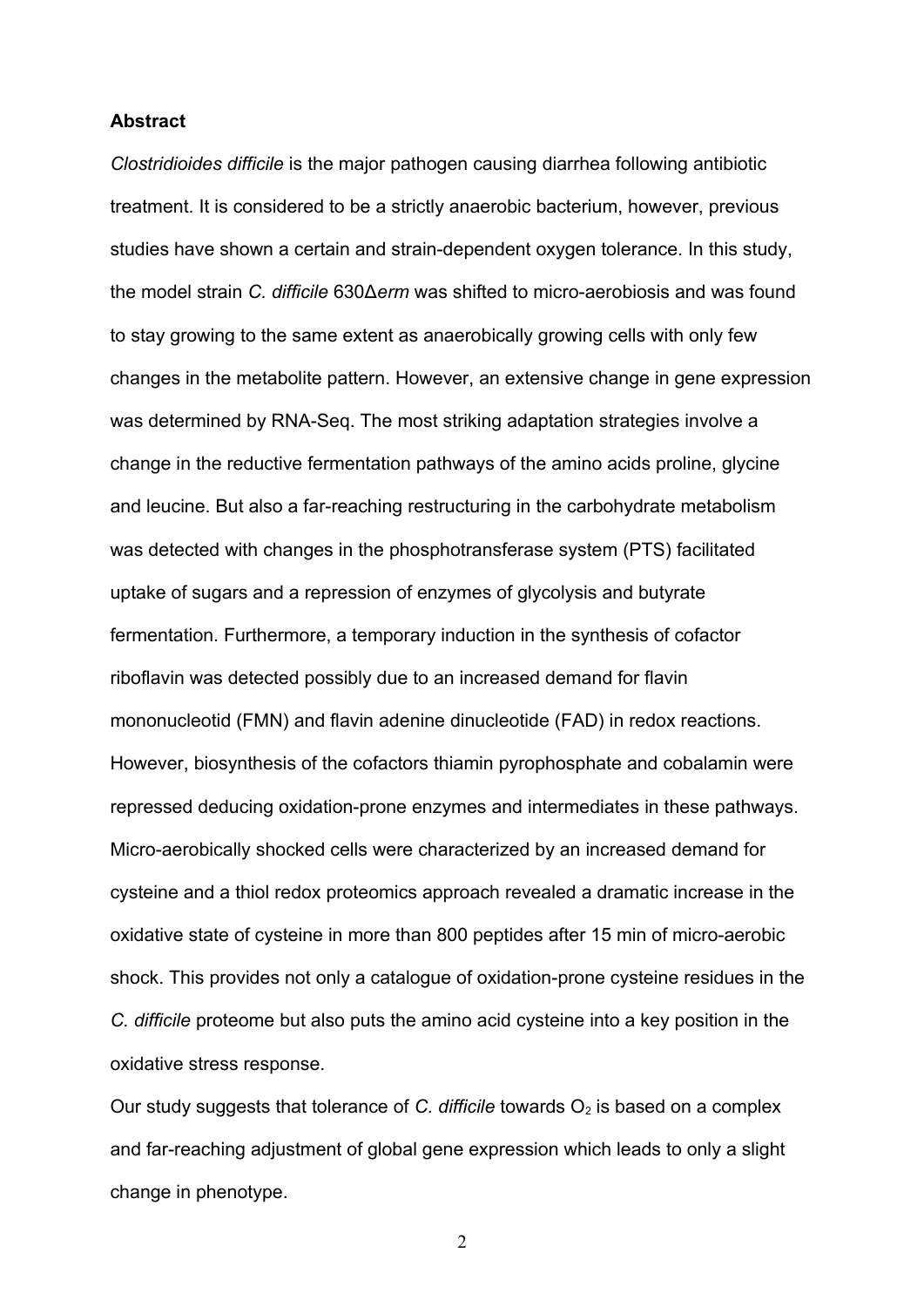## **Keywords**

*Clostridioides difficile*; oxidative stress; RNA-Seq; redox proteomics; metabolomics; cysteine modification

#### **Abbreviations**

BHI – brain heart infusion, C-metabolism – carbohydrate metabolism, *C. difficile* - *Clostridioides difficile* 630*erm*, CFU – colony forming units, CoA - Coenzyme A, FAD – flavin adenine dinucleotide, FMN – flavin mononucleotide, FDR – false discovery rate, IAM - iodoacetamide, LMW - low molecular weight, MAIT - Mucosalassociated invariant T, MCP - multiple cysteine peptides, OCP - one cysteine peptides, PBS - phosphate buffered saline, PTS – phosphotransferase system, TMT - Tandem Mass Tag

## **1. Introduction**

*Clostridioides difficile* (formerly *Clostridium difficile* [1]) is the major nosocomial cause of diarrhea in patients with a compromised gut microbiota, often as a result of a treatment with broad-spectrum antibiotics [2,3]. The symptoms of *C. difficile* infections can range from relatively mild diarrhea to pseudomembranous colitis and toxic megacolon [4,5]. According to current knowledge, these symptoms are mainly caused by the production of two toxins, Toxin A and B which glycosylate Rho-family GTPases after uptake into the host cells, leading to the disruption of the cytoskeleton, apoptosis and a strong inflammatory response [6]. The synthesis of toxins is tightly connected to the central physiology of *C. difficile* [7,8]. Understanding the physiology of the pathogen and how it adapts to environmental changes is therefore a prerequisite for the development of novel therapies. In several published studies, omics-technologies have been employed to investigate the response and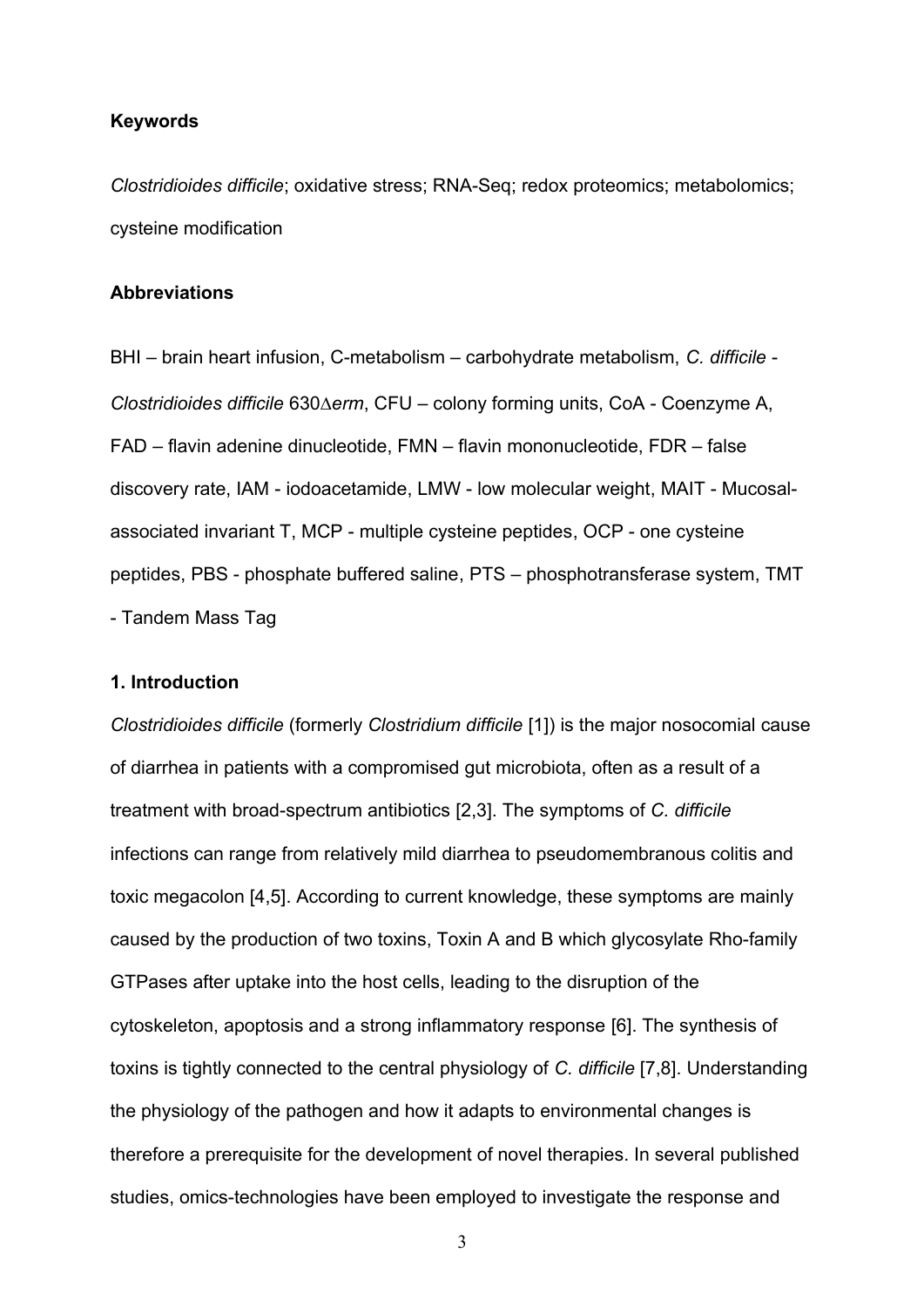adaptation of *C. difficile* to stress and starvation [9–11]. With respect to the strictly anaerobic lifestyle of some human pathogenic bacteria, the presence of oxygen represents a major challenge [12]. The oxidative stress response of *C. difficile* has been the subject of a few studies [11,13], however, detailed knowledge on the signal transduction, regulatory background and exact detoxification pathways as described for *Clostridium acetobutylicum* [14,15] are still missing. It has been appreciated that specific strains of *C. difficile* exhibit a surprisingly high tolerance to oxygen [16] and that the alternative sigma factor SigB seems to play a vital role in this tolerance [17]. One of the cell's most vulnerable components to oxidation are the cysteine residues of proteins. Concurrently, this amino acid adopts several essential functions in a cell, e.g. the complexation of metal ions and formation of disulfide bridges to stabilize the three-dimensional protein structure, the role as catalytic site of enzymes or the action as molecular switch undergoing cycles of oxidation and reduction [18]. Many redox sensors with regulatory functions are based on the reversible oxidation of cysteine, e.g. OxyR [19], OhrR [20] or Spx [21]. Enzymes with active site cysteines can be irreversibly damaged by oxidation of the thiol group to sulfinic or sulfonic acid. To prevent such irreversible oxidation, a protection of oxidation-prone cysteine residues can be achieved by a temporary disulfide bridging with low molecular weight (LMW) thiols as was shown for the glyceraldehyde-3-phosphate dehydrogenase [22]. Our study is a starting point to unravel the diverse mechanisms which the aerotolerant model strain *C. difficile* 630 $\triangle$ erm implements in its resistance to low-level oxygen conditions. For this purpose, RNA-Seq was used to comprehensively track changes in gene expression after the shift to micro-aerobiosis, metabolomics was employed to reveal a possible readjustment in metabolism in the presence of oxygen, and a thiol redox proteomics approach was used to determine the extent of reversible cysteine oxidation after oxygen challenge.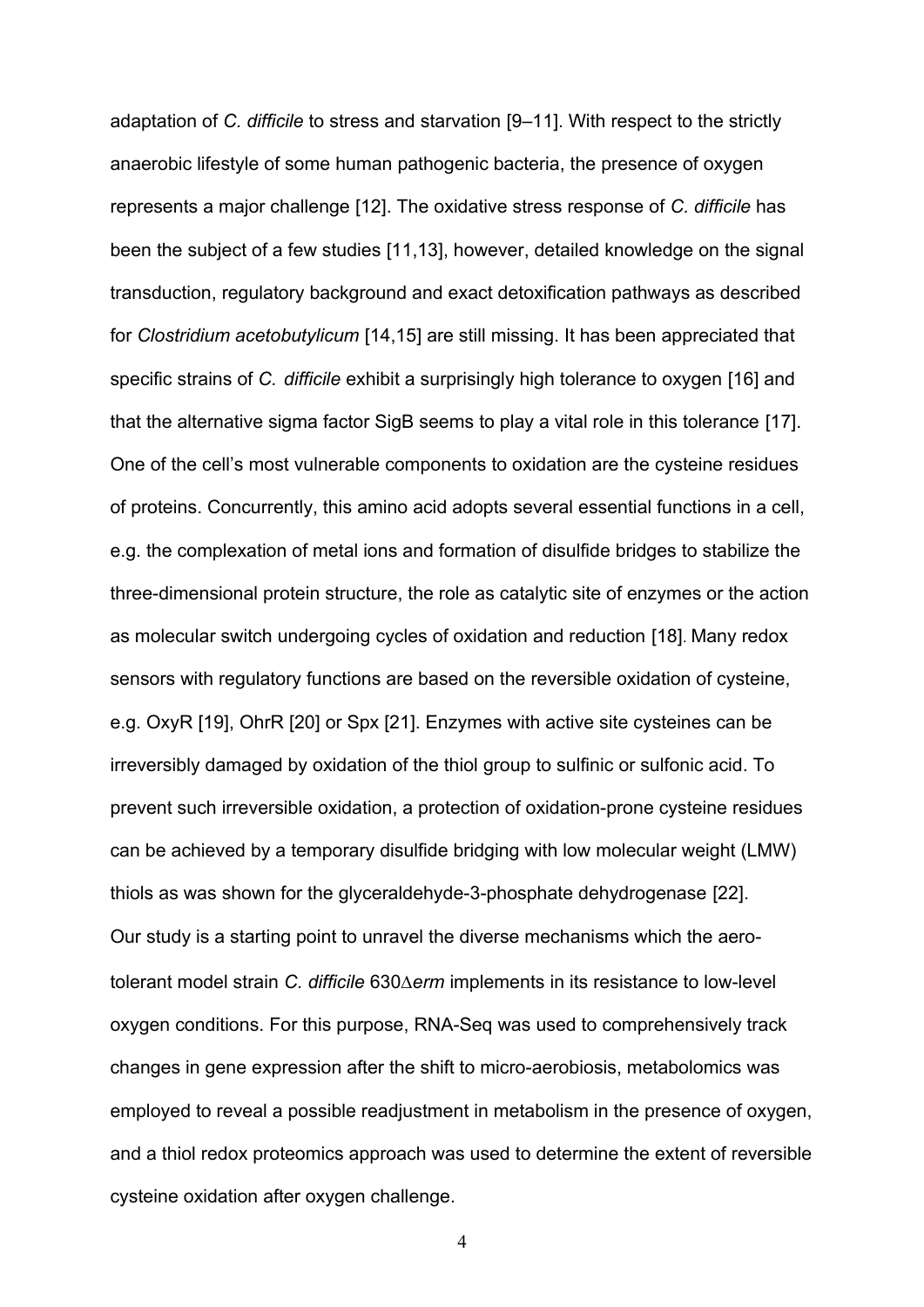### **2. Material and methods**

### *2.1 Bacterial strain and growth conditions*

All studies were carried out with *C. difficile* 630Δ*erm* (DSM 28645, [23]) obtained from the Deutsche Sammlung von Mikroorganismen und Zellkulturen (DSMZ, Braunschweig, Germany). Cells were cultured in *Clostridium difficile* minimal medium (CDMM) and growth conditions were as described earlier [24]. At half-maximal growth, 220 mL cultures in Afnor bottles were flushed with 0.1 standard liters per minute of either 100% nitrogen or a mixture of 76.2% nitrogen and 23.8% compressed air (corresponding to 5% absolute  $O_2$ ) using the gas mix system of an Infors Labfors 5 system (Infors GmbH, Einsbach, Germany) equipped with Viton tubing for either 15 or 60 minutes. A single-use C-Chip Neubauer improved counting chamber (NanEnTek, Waltham, MA, USA) was anaerobically filled with 10 µL of culture and sealed. Movies of cells were generated using an Axiostar plus microscop equipped with an Axiocam 105 color camera and the ZEN lite 2012 software (Zeiss, Oberkochen, Germany). After the defined time 45 mL of culture was harvested by centrifugation. Samples for RNA preparation and Coenzyme A (CoA) analysis were directly frozen into liquid nitrogen. Samples for protein analysis were washed twice with 10 mL cold, anaerobic phosphate buffered saline (PBS) and frozen at -80 °C until further processing. Samples for metabolic analysis were quenched and washed as described previously [25]. To determine the number of viable cells per milliliter [colony forming units (CFU)/mL], 10-fold serial dilutions were prepared for each sampling point (15 min and 60 min treatment for both  $O_2$  and  $N_2$ ) in three biological replicates, plated on brain heart infusion (BHI) agar plates and incubated anaerobically at 37 °C for 24 h. Colonies per plate were counted and CFU/mL were calculated.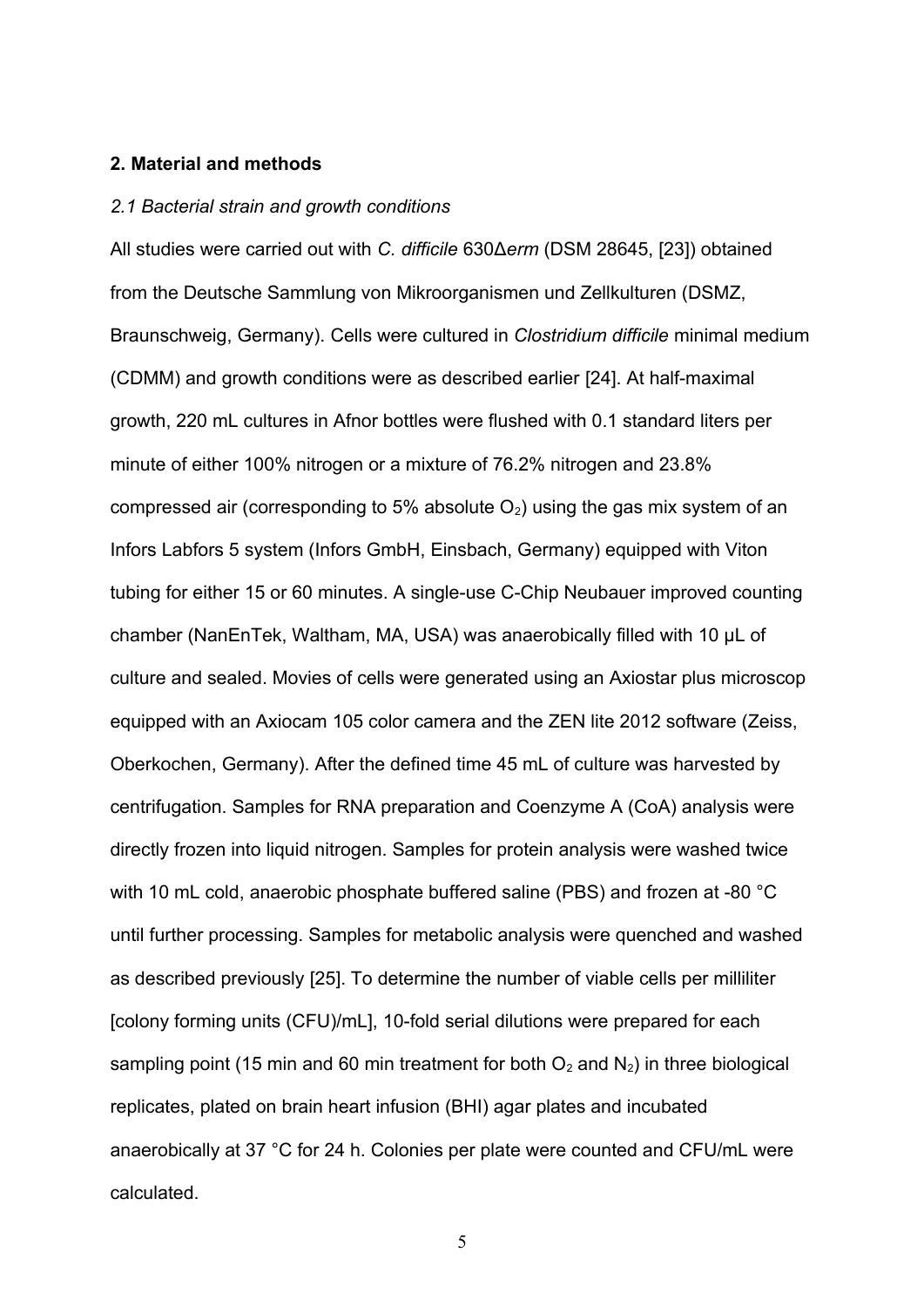#### *2.2 Transcriptomics Analysis*

## *2.2.1 RNA isolation*

Total bacterial RNA was isolated from bacterial cell pellets, from three independent experiments, using acid phenol and glass beads as described in Rosinski-Chupin *et al.* [26]. DNA was digested using TURBO DNase (Ambion, Invitrogen) and the DNAfree RNA was purified with phenol:chloroform:isoamylalcohol (25:24:1). Remaining traces of phenol were removed by washing the samples twice with chloroform:isoamylalcohol (24:1). RNA integrity was assessed using the Agilent RNA 6000 Nano Kit on the Agilent 2100 Bioanalyzer (Agilent Technologies). To 2 µg of total RNA 1 µL of 1:10 diluted ERCC ExFold RNA Spike-In Mix 1 or 2 (Ambion) was added. rRNA was depleted using the Ribo-Zero rRNA Removal Kit (Gram-Positive Bacteria) as recommended by the manufacturer (Epicentre).

#### *2.2.2 Strand-specific library preparation and Illumina sequencing*

Strand-specific barcoded cDNA libraries were prepared using the ScriptSeq v2 RNA-Seq Library Preparation Kit as recommended by the manufacturer (Epicentre). Library quality was validated using Agilent 2100 Bioanalyzer (Agilent Technologies) following the manufacturer's instruction. Cluster generation was performed using the Illumina cluster station. Single-end sequencing on the Illumina HiSeq2500 followed standard protocol. The fluorescent images were processed to sequences and transformed to FastQ format using the Genome Analyzer Pipeline Analysis software 1.8.2 (Illumina). The sequence output was controlled for general quality features, sequencing adapter clipping and demultiplexing using the fastq-mcf and fastqmultxtool of ea-utils [27].

# *2.2.3 Bioinformatics and statistics*

Quality of the sequencing output was analyzed using FastQC (Babraham Bioinformatics). All sequenced libraries were mapped to the *Clostridioides difficile*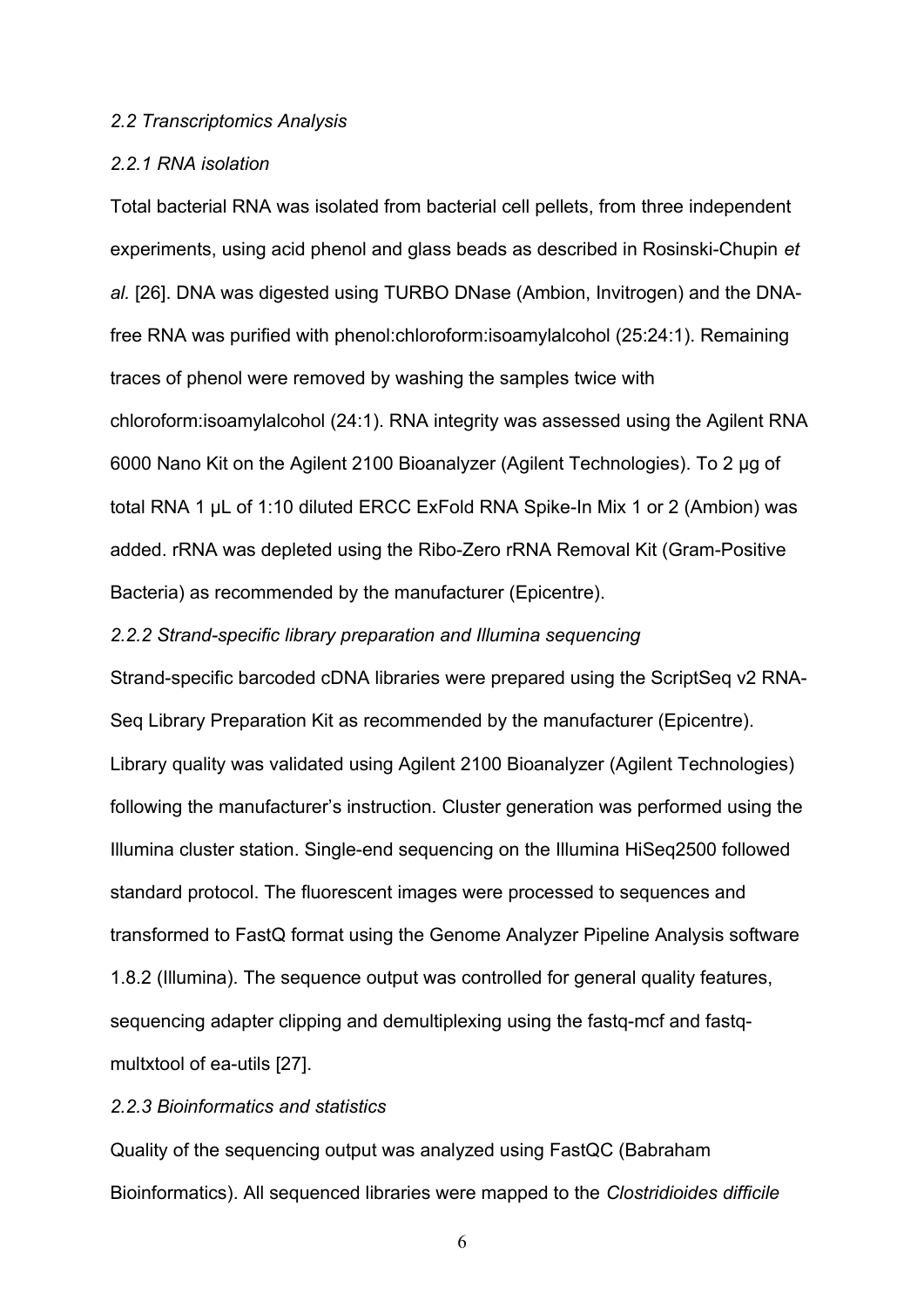630Δ*erm* genome [28] using Bowtie2 (Vers. 2.2.3) [29] with default parameters. After read mapping, SAMtools [30] was employed to filter the resulting bam files for uniquely mapped reads (both strands). Reads were classified as uniquely mapped reads with a unique genomic location if and only if they could not be aligned to another location with a higher or equal mapping quality. The resulting bam files constituted the basis for all further downstream analyses.

*2.2.4 Feature quantification and detection of differentially expressed genes* Reads aligned to annotated genes were quantified with the *htseq-count* program [31] using the updated *C. difficile* 630Δ*erm* annotation by Dannheim *et al.* [28]. Determined uniquely mapped read counts served as input to *DESeq2* [32] for pairwise detection and quantification of differential gene expression. For *DESeq2* parametrization we used a beta prior and disabled the Cook distance cut off filtering. All other parameters remained the same. The lists of *DESeq2* determined differentially expressed genes which were filtered by a multiple testing corrected pvalue of at most 0.05 [33]. The Perseus software platform [34] was used to carry out ANOVA testing and to generate heatmaps on the basis of DESeq2 rlog transformed count data. Voronoi treemaps of *DESeq2* data were constructed using the Paver software (DECODON GmbH, Germany) based on an assignment of corresponding gene products to TIGRFAM roles [35] as described recently [36].

#### *2.3 Proteomics Analysis*

*2.3.1 Differential isotopic alkylation of cysteine (diaCys) and MS sample preparation* For the diaCys protocol, cell pellets were resuspended in 600 µL lysis buffer (8 M urea, 10 mM EDTA, 1% CHAPS, 200 mM TrisHCl pH 8.0) containing 50 mM iodoacetamide (IAM, Sigma-Aldrich). For a label switch two of the four independent replicates were dissolved in 600 µL lysis buffer containing heavy IAM (Sigma-Aldrich) for this first alkylation step. Cells were lyzed, protein cysteine residues were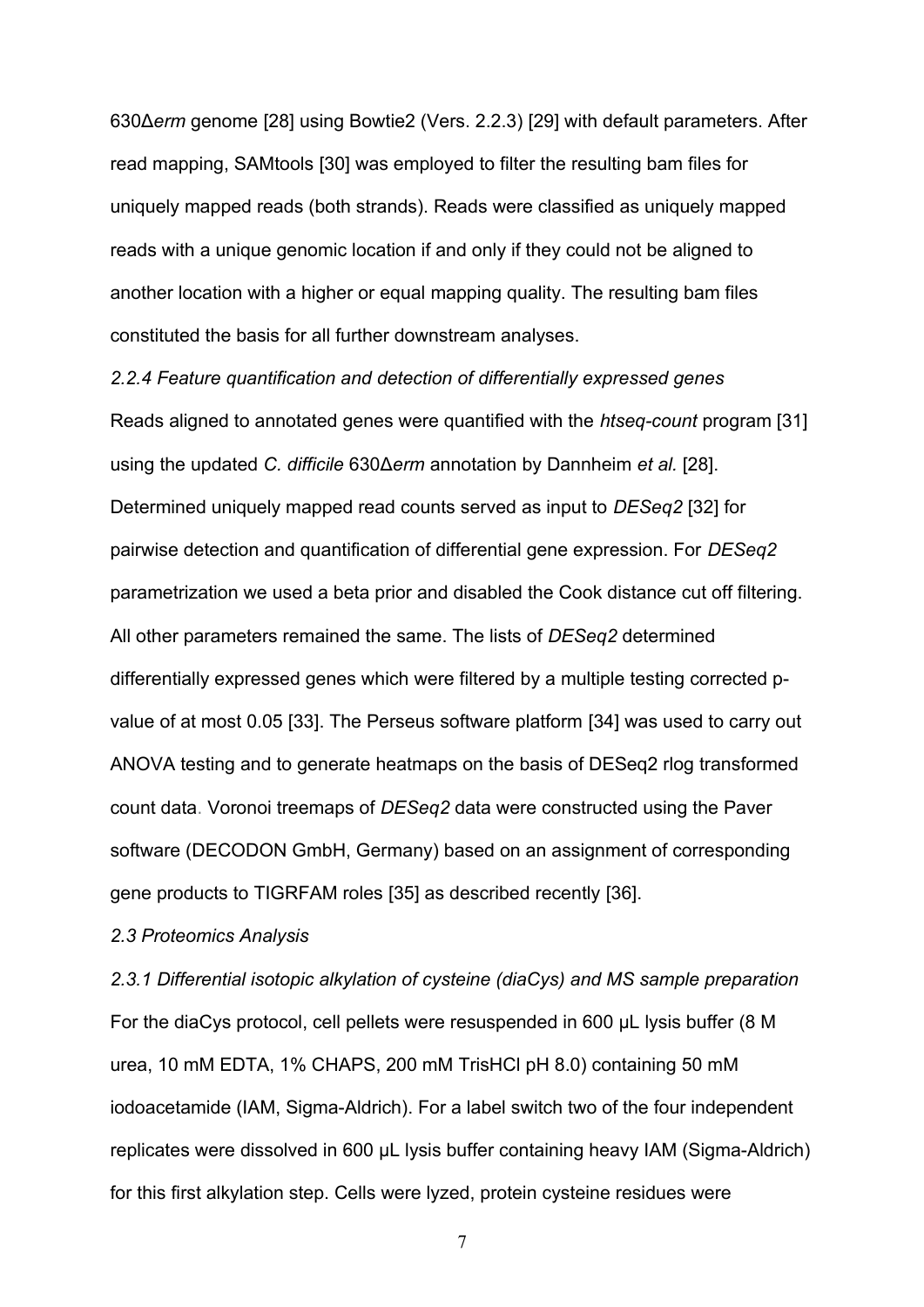differentially labeled according to the diaCys approach and the proteins were then separated via SDS-PAGE according to Sievers *et al*. [37]. Gel lanes were cut into 10 slices, proteins trypsinized in-gel, peptides eluted and desalted as described previously [36].

#### *2.3.2 LC-MS/MS- analysis and raw data processing*

Liquid chromatographic separation of peptides was achieved using the EASY-nLC 1000 system (Thermo Scientific) and subsequent peptide detection by an Orbitrap Elite Hybrid mass spectrometer (Thermo Scientific) was performed as described elsewhere [36]. Database searches and quantification were performed within the framework of the MaxQuant software suite (Vers. 1.5.7.0) using the Andromeda algorithm [38]. Only fully tryptic peptides with no more than two missed cleavages were considered. Spectra were searched against the reannotated *Clostridioides difficile* 630*erm* database published by Dannheim *et al*. [28] containing 3781 protein entries and common contaminations. The tolerance for precursor ion mass was 10 ppm and for fragment ion mass 0.5 Da. Samples were searched for twice, firstly as a label experiment of cysteine (light IAM  $C_2H_4NO$  and heavy IAM  $^{13}C_2H_2D_2NO$ ) and secondly with a variable IAM modification of cysteine as described elsewhere [37]. A variable oxidation of methionine was allowed in all searches. Information on the abundance of reduced and oxidized species of cysteine peptides was obtained from the MaxQuant intensities of corresponding peptides. A false discovery rate of no more than 1% at peptide and protein level was allowed. Statistical significance of results was assessed by an unpaired Student's t-test.

# *2.3.3 Western Blotting of iodo Tandem Mass Tag (TMT) zero*

*C. difficile* were grown up to an A<sub>600</sub> of 0.4 when the cells were flushed with 0.1 standard liters per minute of 100% nitrogen (control). Another four cultures were flushed at the same rate with a synthetic gas of 5%  $O_2$  in  $N_2$  (micro-aerobic stress).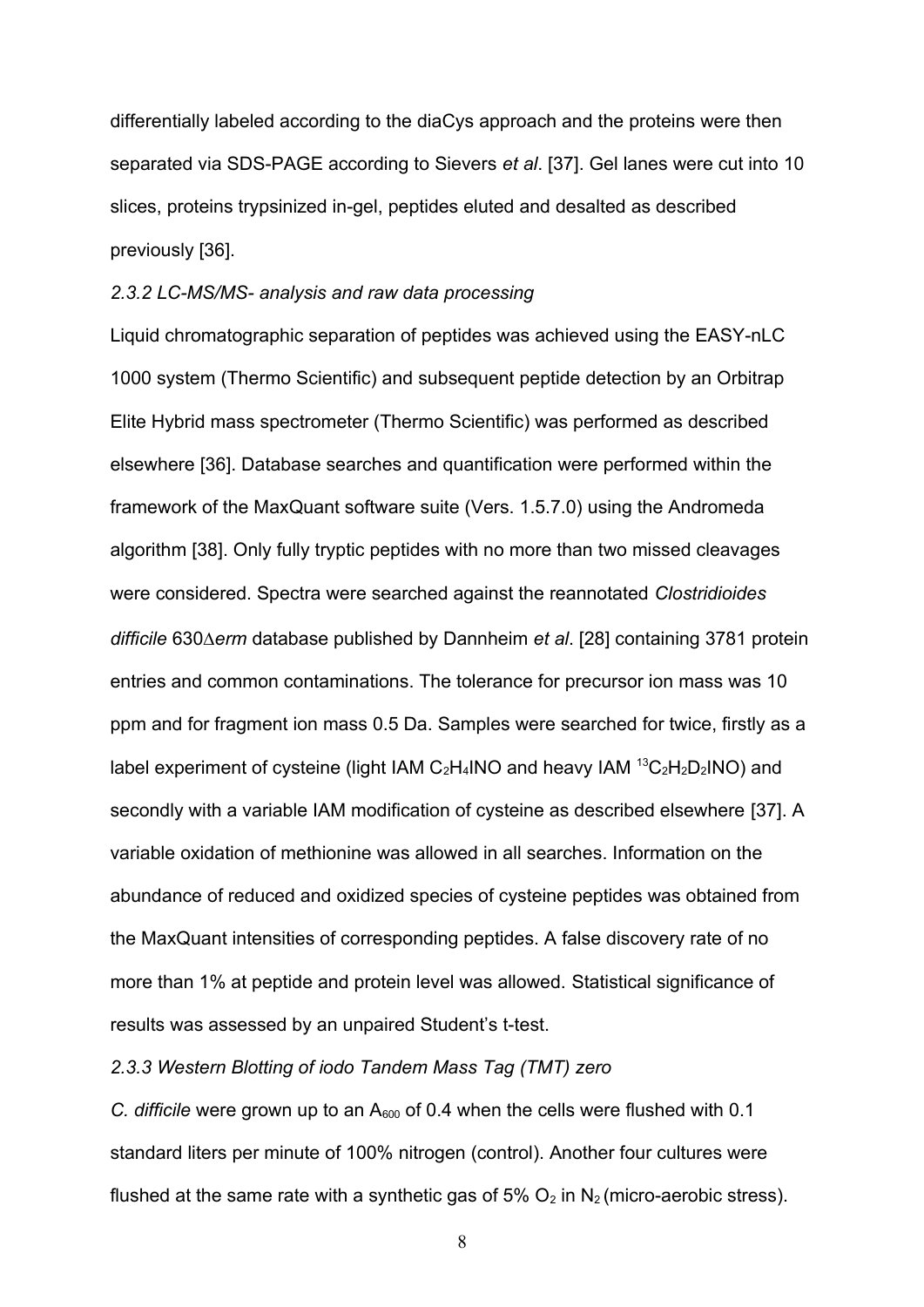After 15 min, cells were harvested by centrifugation and cell pellets were washed three times with ice cold, oxygen-free PBS. Cells were lyzed by ultrasonication in UHE buffer (8 M urea, 200 mM HEPES, 10 mM EDTA, pH 8.0) containing 50 mM IAM, cell lysates were left for 30 min in the dark at 30 °C to allow for blocking of all reduced protein cysteine residues. Cell debris were removed by centrifugation and proteins were precipitated with acetone at -20 °C. Dry protein pellets were dissolved in UHE buffer and protein concentration was determined. 20 µg of proteins of each sample were treated with 5 mM Tris-(2-carboxyethyl)-phosphin (TCEP) for 15 min at 30°C to reduce all reversibly modified cysteines to thiols. Originated thiols of each sample were alkylated with 1/10 of the content of one iodoTMTzero (Thermo Scientific) vial and incubated at 30 °C for 1 h. Proteins and a protein ladder (Precision Plus Protein Kaleidoscope Prestained Protein Standard, Biorad) were separated via SDS-PAGE (gradient 4-15%, Biorad) for 1 h at constant voltage of 120 V, and blotted onto a PVDF membrane for 1 h at 100 V. The membrane was incubated for 90 min in PBS buffer containing 0.05% Tween (PBST) and 5% skimmed milk powder. After three washing steps in PBST, the  $1<sup>st</sup>$  antibody (1:1,000 of TMT Monoclonal Antibody for Western Blot, Invitrogen, in 150 mM NaCl, 5% bovine serum albumin, 0.02% Azide, 50 mM TrisHCl pH 7.6) was bound to the membrane overnight at 4 °C. The membrane was washed three times in PBST, before incubation with the  $2^{nd}$  antibody (goat anti-Mouse IgG, Alexa Fluor Plus 680, Invitrogen) diluted 1:15,000 in PBST, 5% skimmed milk powder, 0.02% SDS at room temperature for 1 h. The membrane was washed three times in PBST. Signals reflecting the oxidative state of cysteine were detected on an Odyssey CLx (LI-COR) at 700 nm and quantitated by Image Studio Vers. 2.0.

# *2.4 Metabolomics Analysis*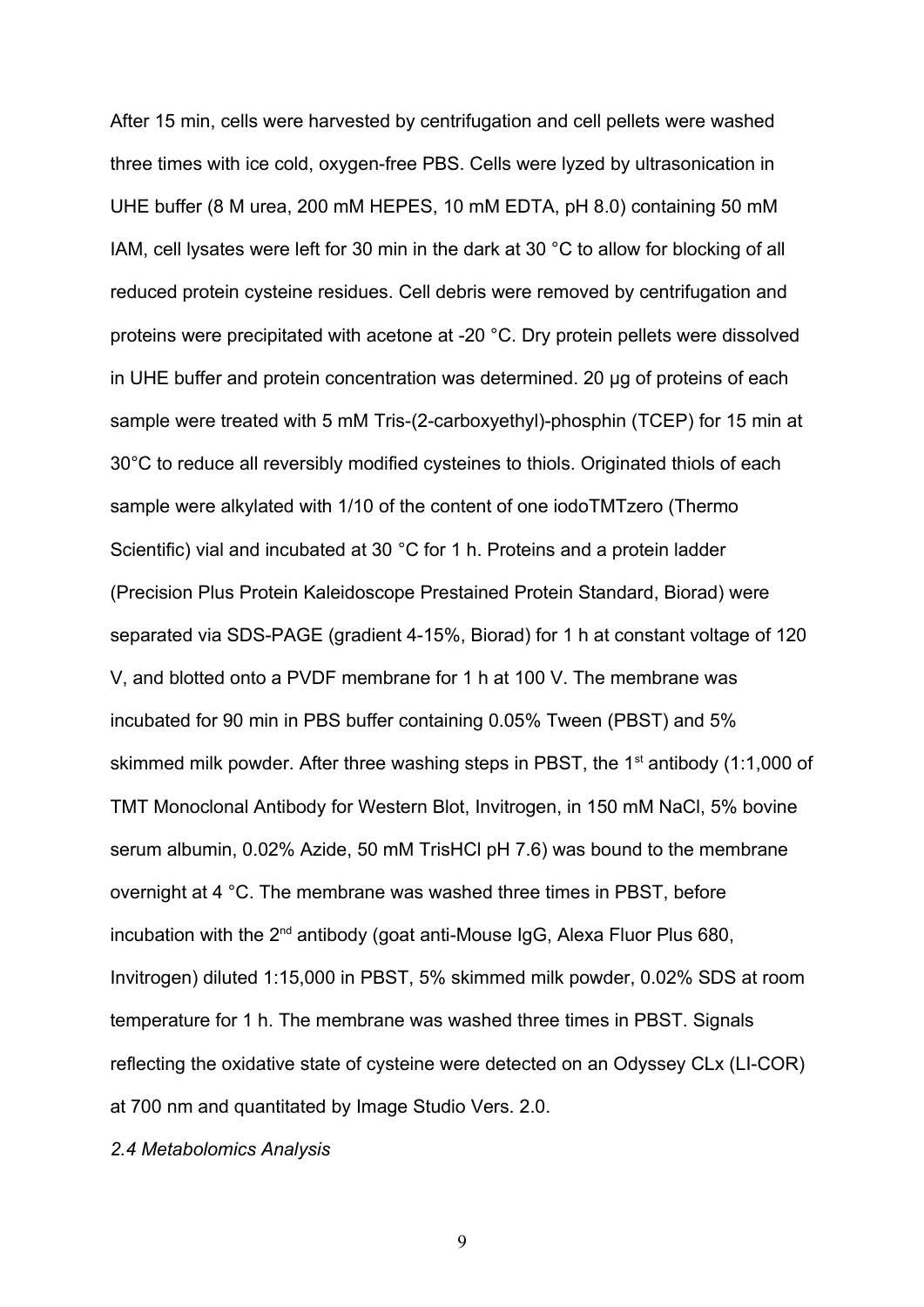For analysis of the metabolome, cell lysis and metabolite extraction were performed for five independent experiments as described previously [39]. Extracellular samples were prepared and volatile and non-volatile compounds in the culture supernatants and cell extracts were analyzed as described by Neumann-Schaal *et al.* [24]. Raw data obtained from GC/MS measurements were processed by applying Vers. 2.2N-2013-01-15 of the in-house developed software MetaboliteDetector [40]. The peak identification was performed with a non-targeted and combined compound library for each GC column applied. After processing, non-biological peaks and artefacts were eliminated by the aid of blanks. Peak areas were normalized to the corresponding internal standards (o-cresol or ribitol) and derivatives were summarized. For CoAester analysis, cells were lysed using a Precellys 24 homogenisator (Peqlab, Germany) at -10 °C and the CoA-esters were extracted on a Strata XL-AW solid phase extraction column (Phenomenex, Germany). Analysis and data processing were performed as described earlier [41]. Statistical significance of differences between metabolite levels was evaluated by non-parametric Wilcoxon-Mann-Whitney test using the Benjamini–Hochberg correction to control the false discovery rate [33,42].

## **3. Results and Discussion**

## *3.1 General observations*

Surprisingly, we did not observe any growth impairment after 15 min of  $O<sub>2</sub>$  challenge compared to the reference condition ( $ΔA<sub>600nm</sub>$  O<sub>2</sub> = 0.105 ± 0.017 and  $ΔA<sub>600nm</sub>$  N<sub>2</sub> 0.098 ± 0.017). In samples subjected to 1 h of oxygen stress, growth was slightly impaired  $(\Delta A_{600nm}$  O<sub>2</sub> = 0.135 ± 0.012 and 0.161 ± 0.025 for N<sub>2</sub>). Distorted optical densities caused by morphological differences were excluded by analyzing cells under the microscope and by counting the number of viable cells at each sampling time point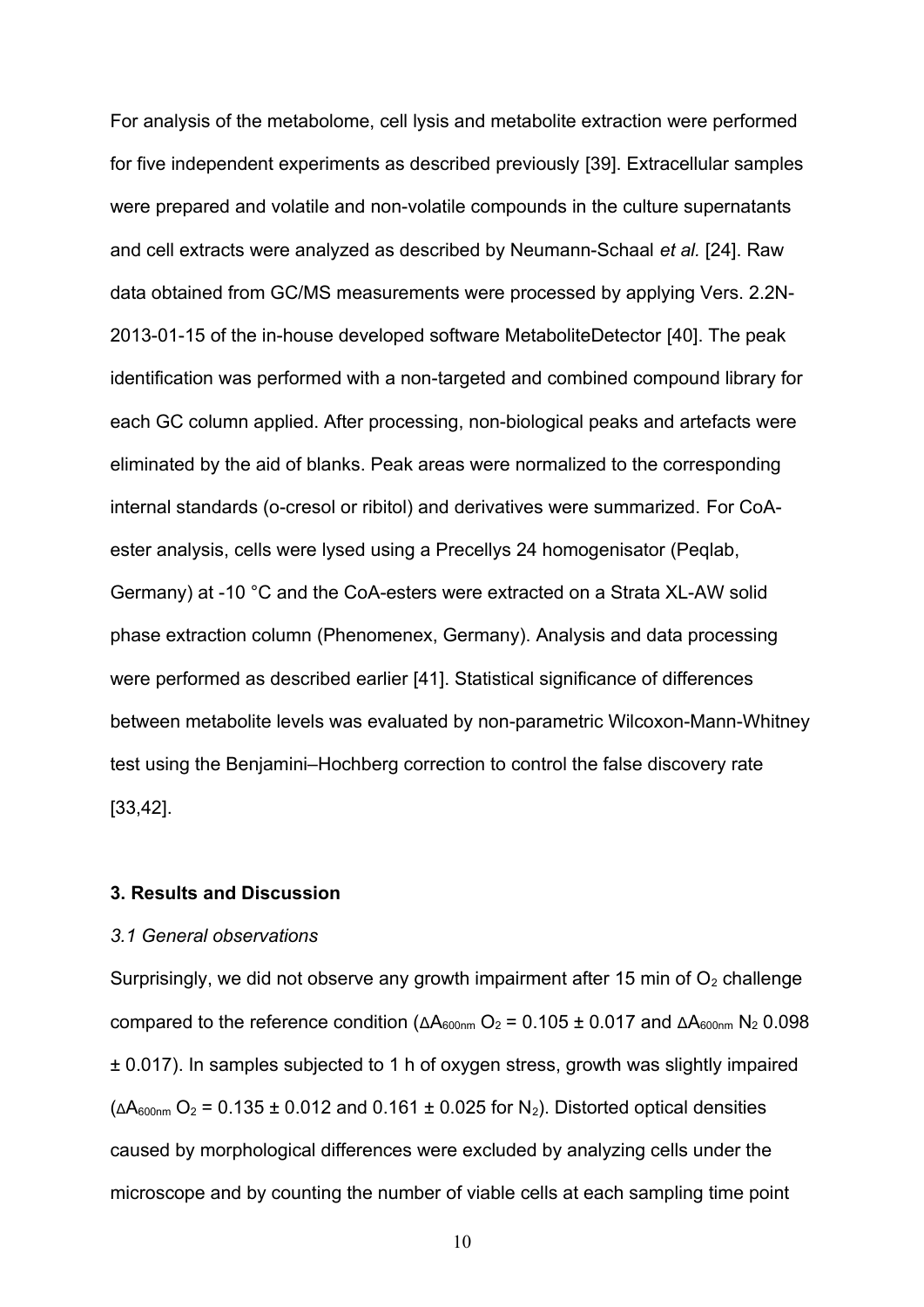(Video S1, Fig. S1). However, both cultures were apparently stressed by the increased agitation due to the gas flow. The influence of agitation on *C. difficile* has been observed before and may be attributed to a disruption of the fragile exopolysaccharide matrix [39]. Oxygen stressed cultures turned darker compared to reference cultures which may be attributed to increased iron sulfide precipitation.

## *3.2 Transcriptomic adaptations*

In order to obtain a comprehensive picture on the adaptation of gene expression under micro-aerobiosis, a transcriptomic analysis was performed applying RNA-Seq technology. The complete and unfiltered raw data of the analysis is deposited in the NCBI database under GEO accession GSE114463

([https://www.ncbi.nlm.nih.gov/geo/query/acc.cgi?acc=GSE114463\)](https://www.ncbi.nlm.nih.gov/geo/query/acc.cgi?acc=GSE114463)) and can be viewed by using token abgfgsmerlyxval. Due to the restrained effect on growth caused by  $5\%$   $O_2$ , the observed and tremendous change in gene expression was not expected. Of the approximately 2,000 RNAs, which could be statistically reliably quantified (Table S1), 49 RNAs significantly changed in abundance after 15 min of  $O<sub>2</sub>$ exposure (adjusted p-value < 0.05), (Fig. S2A). After one hour of micro-aerobiosis more than 20% of the quantified RNAs (adjusted p-value < 0.05) were found to be altered in amount (Fig. S2B). For a global overview an ANOVA test requiring a permutation based false discovery rate (FDR) of 0.01 was performed, resulting in 89 differentially expressed RNAs which were presented in a heatmap (Fig. 1). When applying a FDR of 0.05 a total of 316 RNAs were identified to be differentially expressed (Fig. S3). Additionally, relative quantification data for the 15 min and 60 min time point were visualized in Voronoi treemaps with allocation of RNAs to TIGRFAM roles (Fig. S4).

*3.3 Oxidation of protein thiols*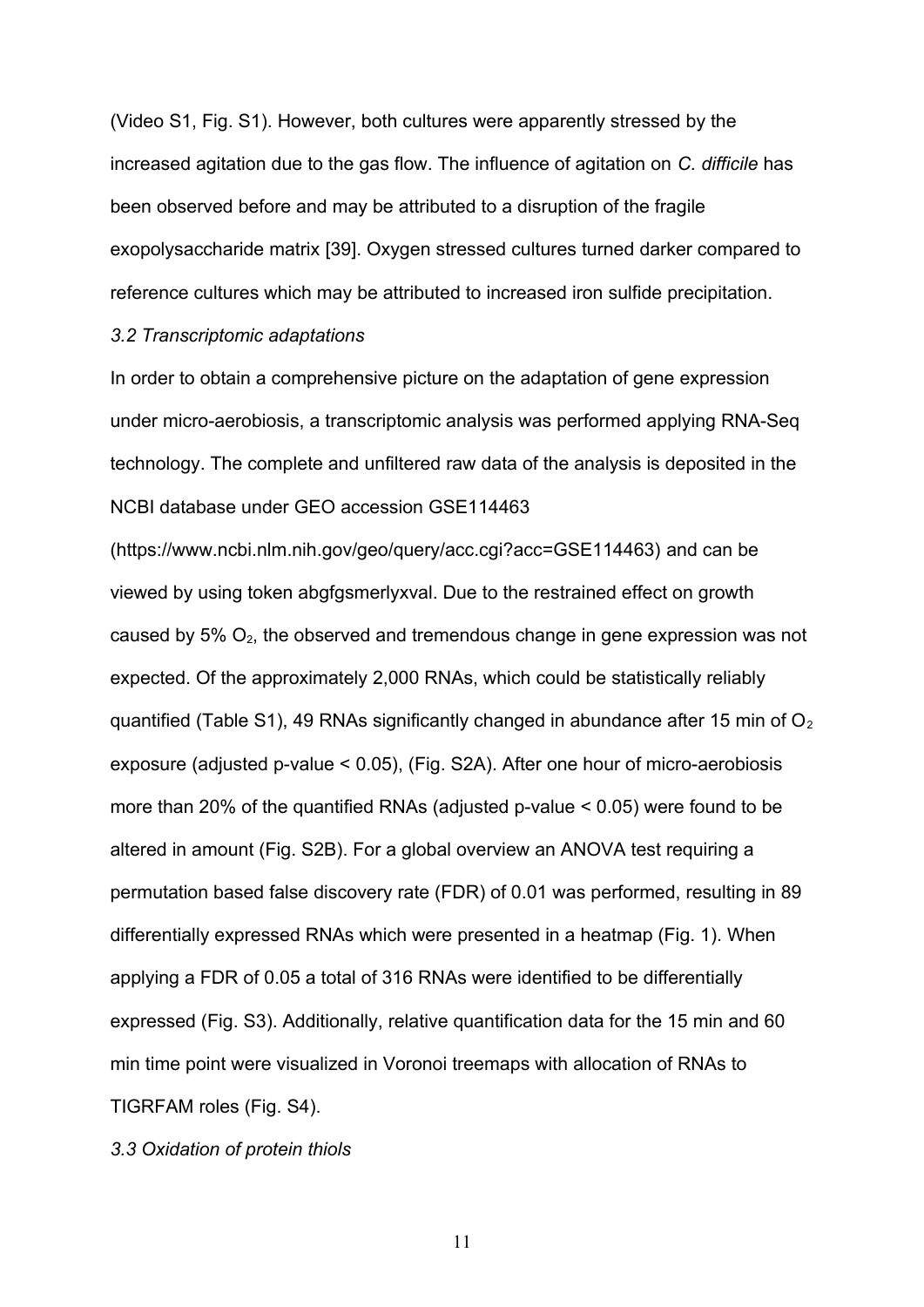Aim of the proteomics analysis was to identify protein damage in terms of reversible cysteine oxidation. With respect to the observed oxygen tolerance of *C. difficile* 630*erm* [16], it was not expected to see extensive oxidative damage within the thiol proteome, but rather a specific oxidation of exceedingly sensitive cysteine residues. Whereas most of the ~1,800 redox-quantified peptides that contain one cysteine residue (OCPs for one cysteine peptides) exist in a highly reduced state (< 30% oxidation), a dramatic shift towards higher oxidation rates, with the majority of peptides being oxidized by 40-60%, was observed (Fig. 2). Peptides containing multiple cysteine residues (MCPs for multiple cysteine peptides) have also been detected in this analysis. However, redox-quantification of the cysteine residues in such MCPs proved to be a challenging task [37] and was left out from the primary evaluation in this study.

The average of the oxidized proportion of all redox-quantified OCPs at control conditions  $(N_2)$  was 27.7%, whereas the average of the oxidized fraction of OCPs after 15 min  $O_2$  challenge was 49.7% (Table S2). This is an increase of 22% of the overall oxidation status of the thiol proteome. To validate this finding in the overall oxidation state of protein cysteines after  $O<sub>2</sub>$  challenge, we performed an experiment, in which reduced cysteine residues were blocked with iodoacetamide in the first step, and all free thiols of cysteines, that arose after reduction with TCEP, were alkylated with iodoTMTzero. Protein extracts were separated via SDS-PAGE and iodoTMTzero labeled proteins visualized on a Western Blot employing an iodoTMTzero specific antibody (Fig. S5). Comparing the total signal intensity of Western Blots from control samples and  $O<sub>2</sub>$  stressed samples results in a calculated increase of 35% in cysteine oxidation in the  $O_2$  stress samples, higher than the 22% determined by the diaCys approach, and also validates the finding of a comprehensive oxidation of the thiol proteome of *C. difficile* 630*erm* after 15 min of micro-aerobiosis. A question that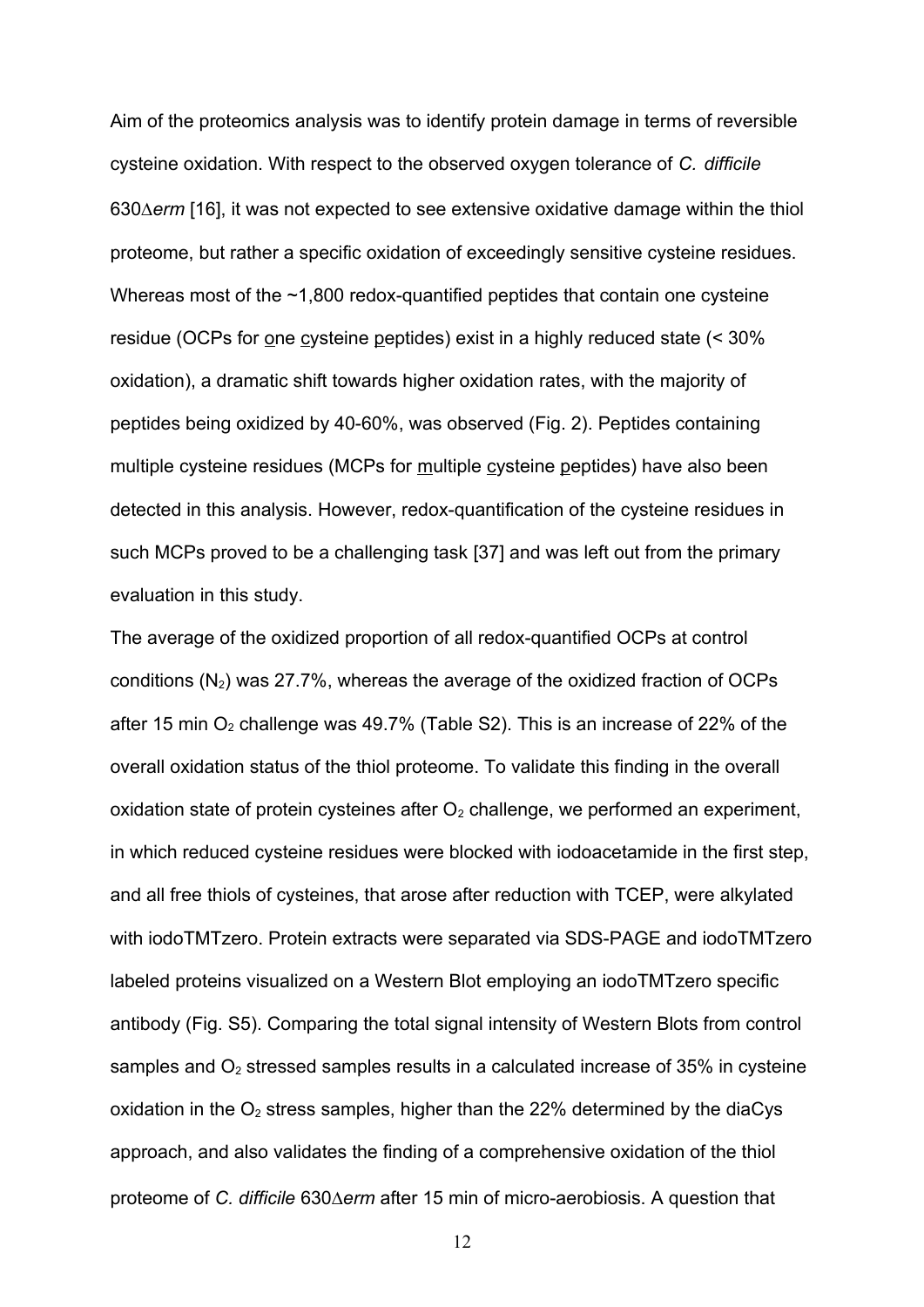remains is the nature of the thiol oxidation and how *C. difficile* can proceed to grow with a large part of its thiol proteome being oxidized or modified. The diaCys assay that was employed in this study is capable of determining reversible cysteine oxidation, e. g. the oxidation to sulfenic acid or the formation of a disulfide bridge. Knowing about the dimension of reversible cysteine modifications one could speculate on an intentional and reversible large-scale modification of protein cysteine residues in order to protect them from irreversible oxidation and damage. Such transient reversible modifications of cysteine residues by LMW thiols were described several times in other bacteria. The most studied LMW thiol is certainly glutathione which can form mixed disulfide bonds with cysteine residues and reduce them back to thiols [43]. However, not all bacteria possess glutathione but feature other LMW thiols that can fulfill this redox-balancing function. In several Gram-positive bacteria with low GC content the LMW thiol bacillithiol [44] is involved in the redox signal transduction [45] and can adopt a cysteine-protecting function [46]. A similar role is taken by the LMW thiol mycothiol in *Actinobacteria* [47]. There are no homologs for the synthesis of glutathione or bacillithiol encoded in the *C. difficile* 630*erm* genome. The identification of a LMW thiol which could possibly protect cysteine in proteins, for instance, during micro-aerobic shock is a focus of our current research. The difference of the redox state of a specific cysteine residue under stress and control conditions represents the change in redox state this cysteine undergoes when *C. difficile* is shifted to micro-aerobiosis. Doing this for all OCPs that could be redoxquantified in at least three out of four replicates (1484 peptides, Tab. S2) once more reveals the sweeping oxidation of *C. difficile*´s thiol proteome with 780 peptides showing an increase in oxidation of up to 50% (p-value < 0.01), (Fig. 3), which is even more prominent than the affect the disulfide instigator diamide has on the thiol proteome of *C. difficile* [37]. This observation gives rise to the question how the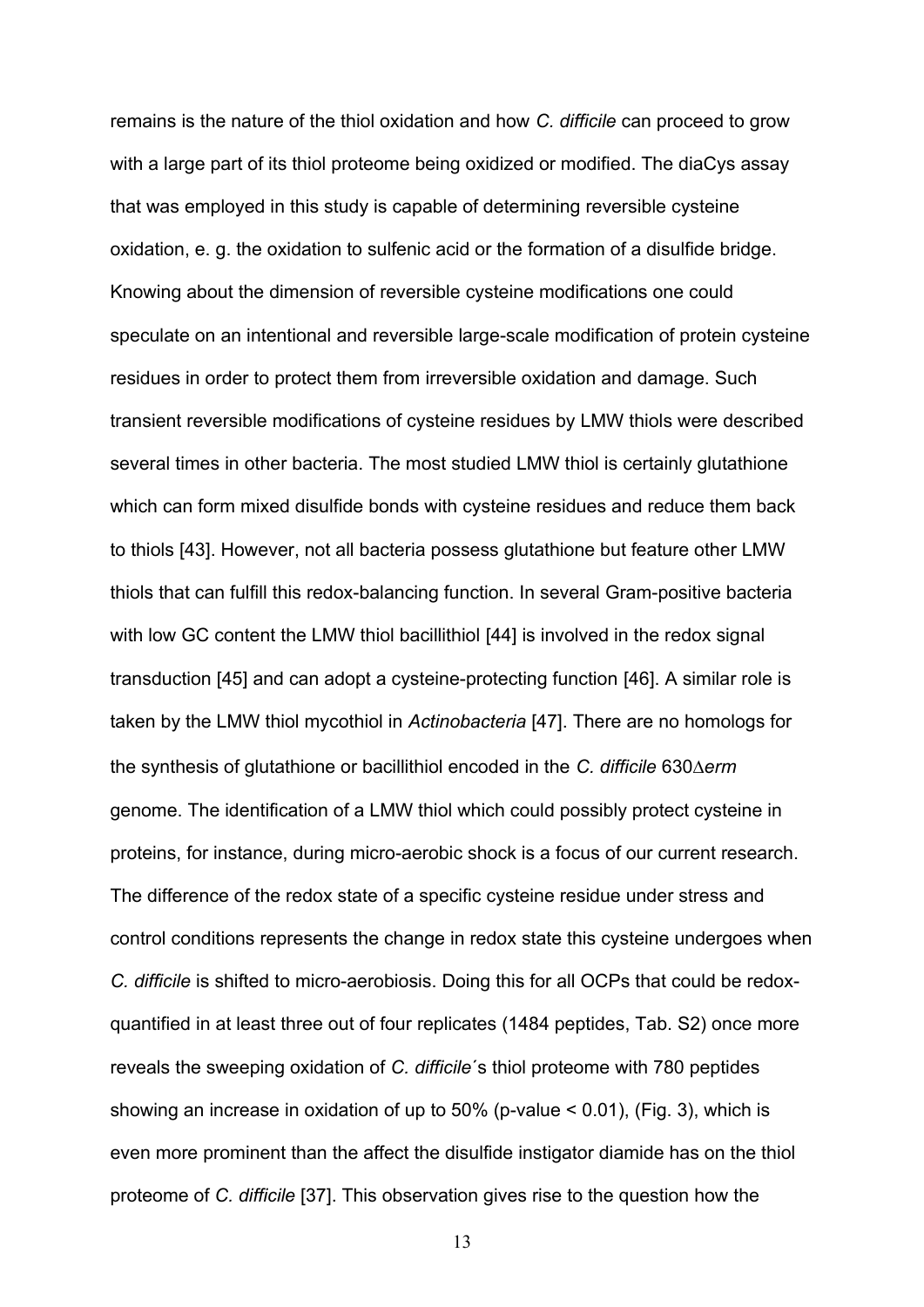pathogen manages to keep growing after such a dramatic modification of its thiol proteome and once more leads to the hypothesis that the modification is of a protective nature rather than caused by oxidative damage.

## *3.4 Metabolic changes*

Compared to the changes observed in the transcriptome and proteome, changes in the metabolic level were unexpectedly low (Table S3). In the non-targeted approach 101 intracellular and 43 extracellular medium metabolites were determined. The few metabolomic changes, which are more precisely discussed in section 3.5, are dominated by alterations in fermentation associated pathways and the cysteine balance (Fig. 4). However, none of these findings severely affected growth which shows the absolute adaptation of the strain to physiologic oxygen concentrations observed in the human gut epithelium [12].

## *3.5 Physiological rearrangement during micro-aerobiosis*

Despite the moderate effect 5% O<sub>2</sub> challenge had on the growth of *C. difficile* 630*erm*, an extensive modulation in gene expression was revealed by the comprehensive analysis in this study. The affected genes are distributed over a wide range of functional classes (Table 1). The most prominent ones represent genes involved in the metabolism of the amino acids proline, glycine, cysteine and leucine, and genes that are involved in carbohydrate metabolism, predominantly enzymes of fermentation and sugar import via phosphotransferase-systems (PTS). Figure 5 gives an overview of those central metabolic rearrangements. Further clusters of genes that are characterized by a change in expression are involved in the synthesis of the cofactors riboflavin, cobalamin and thiamin or associated with cell surface and sporulation processes. Also, genes for DNA replication and repair as well as enzymes for purine synthesis show a modified expression, just as gene products anticipated to play a central role in the oxidative stress response (e.g. thioredoxins,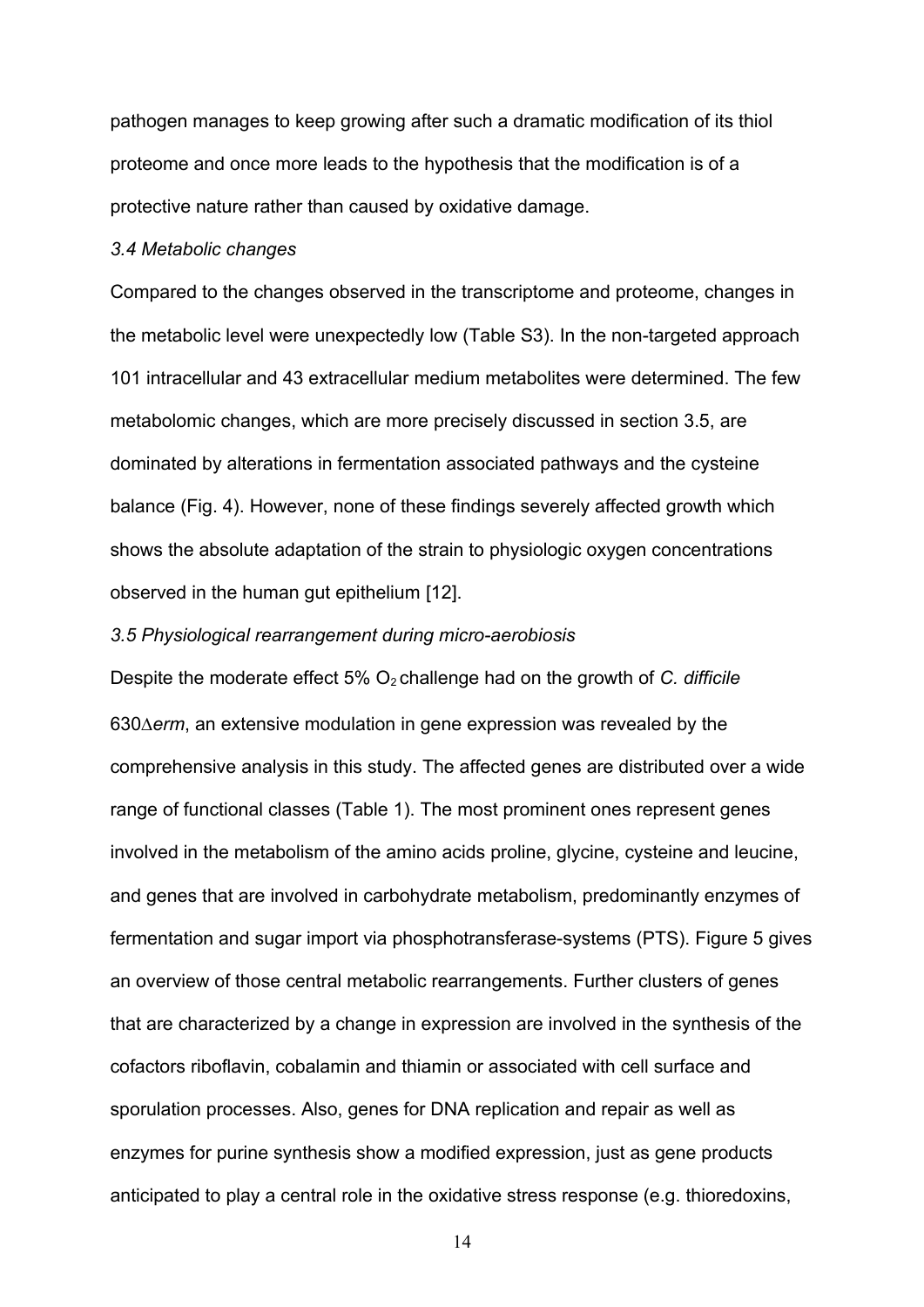chaperones and proteases). Three functional clusters of genes will be discussed in more detail at this point.

#### *3.5.1 Amino acid metabolism*

One of the most striking observations in the metabolomics analysis was the accumulation of proline in the extracellular medium in the  $O<sub>2</sub>$  challenged cultures by a factor of 17 compared to control cultures (Fig. 4, Table S3). Intracellularly, proline was below the detection limit in the control sample indicating an efficient turnover of the amino acid. However, proline could be measured in the cytosol of  $O<sub>2</sub>$  stressed cells suggesting its hampered metabolism. Strikingly, a strong repression of the genes encoding the proline-t-RNA ligase (*proS1* and *proS2*) after 60 min at 5% O<sub>2</sub> compared to control conditions was determined (Table 1). One could assume that the higher expression of t-RNA ligase at control conditions might compensate for the very low concentration of proline and ensure sufficiency of charged proline-t-RNAs for protein synthesis.

On the contrary to proline, the concentration of cysteine dropped dramatically in the medium after 60 min of micro-aerobiosis indicating a stronger uptake of this amino acid. Simultaneously, the genes for the de-novo synthesis of cysteine (*cysK, cysE*) from serine were strongly induced, according to the RNA-Seq data (Fig. 5, Table 1). The higher demand of cysteine during times of oxidative stress could be explained by the increased synthesis of oxidative stress proteins, whose reducing power relies on the redox-cycling of cysteine. But also, the novel synthesis of proteins that underwent oxidative damage on cysteine residues or the need for cysteine to produce a still unknown LMW thiol, which could protect vulnerable cysteine residues from oxidation by formation of reversible disulfide bridges, could be an explanation for the higher demand of cysteine.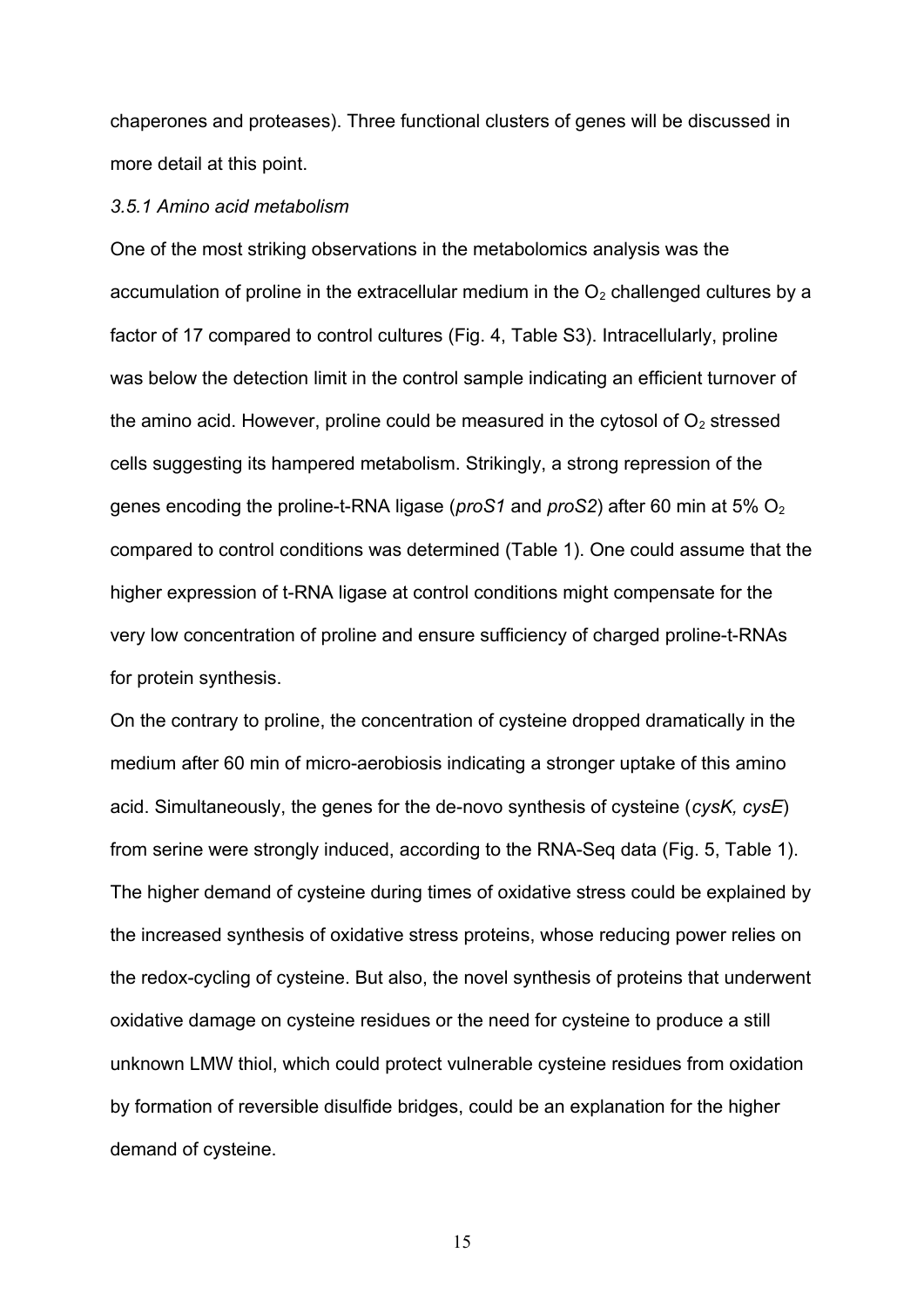Another amino acid that differed in amount between  $O_2$  and  $N_2$  samples is glycine, which is more abundant intracellularly in the  $O<sub>2</sub>$  stressed cells (Fig. 4, Table S3). The entire operon of the glycine reductase complex *grd* including a thioredoxin and a thioredoxin reductase (genes: *grdDCBAE*, *trxA2, trxB3, grdX*) was consistently downregulated at micro-aerobic conditions (Table 1). An oxidative inactivation of the Grd enzyme complex is conceivable, since the catalytic mechanism was described to involve a reactive cysteine that forms a thiol ester [49]. In the diaCys analysis one cysteine residue (Cys26) of the selenoprotein A (GrdA) of the Glycine reductase complex was detected with an increased oxidation of 20% (Table S2). Whereas catabolism of glycine and proline decreased, an elevated reductive fermentation of leucine was indicated by induction of the *had* operon (*hadAIBC*), [50] and enzymes involved in the transformation of 2-isocaprenoyl-CoA to isocaproyl-CoA (*acdB*, *etfA* and *etfB*), (Fig. 6A). Furthermore fermentation intermediates as 2 hydroxyisocaproate, 2-hydroxyisocaproyl-CoA and Isocaproyl-CoA were found in higher abundance in the intracellular metabolome and the concentration of leucine in the growth medium was decreased. Higher levels of 2-hydoxybutanoate may also reflect the higher activity of this pathway with 2-oxobutanoate/threonine as a substrate.

#### *3.5.2 Carbohydrate metabolism*

Not only was the amino acid metabolism restructured during micro-aerobiosis, but also the usage of carbohydrates was significantly altered (Fig. 5, Table 1). Giordano *et al.* [13] analyzed the alterations in *C. difficile* that was grown under 2% O<sub>2</sub> for 4.5 h in complex medium. They reported a repression of glucose import, with induced transportation of alternative carbon sources such as ribose, fructose, mannose, and lactose instead. This partially corresponds to the data of this study. Many components of PTS-systems for sugar import were found to be repressed after 60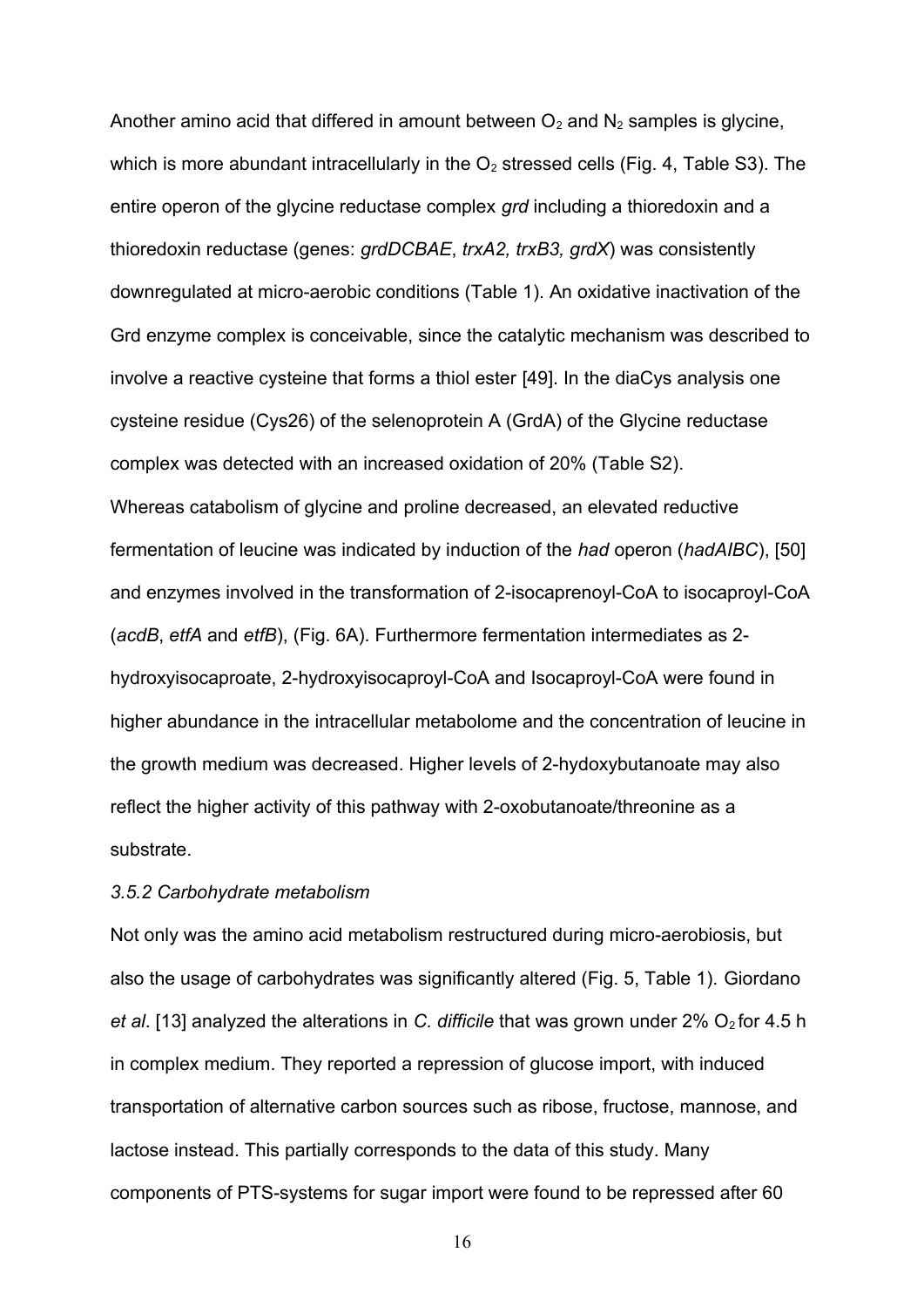min of  $O<sub>2</sub>$  exposition including the ones for glucose and beta-glucosides. Only component IIB of a fructose-type PTS-system and a PTS-system mannose-type IIA component were statistically significantly induced according to the transcriptomics analysis (Table 1). The decreased usage of glucose under micro-aerobiosis can also be deduced from the downregulation of the enzymes of glycolysis, a higher concentration of glucose in the growth medium and slightly also intracellularly, but a lower concentration of glycolysis intermediate metabolites (Fig. 6B). Remarkably, oxidized cysteine peptides could be identified for all proteins encoded by the hexacistronic operon of glycolytic enzymes (Table 2) indicating their possible oxidative inactivation.

The alteration in carbon metabolism is furthermore reflected by the induction of *ccpA*, a global regulator of carbon metabolism, repression of the  $6$ -phospho- $\beta$ -glucosidase *bglA3*, repression of succinate-semialdehyde dehydrogenase *sucD* by a factor of 12 (60 min value) and the decreased expression of an operon involved in butanoate fermentation (*bcd, etfB3, etfA3, crt2, hbd, thlA1*) (Fig. 5, Table 1). The latter observation is supported by metabolomics data which revealed an intracellular decrease of coenzyme A-derivatives of the butanoate fermentation pathway and its side products (3-hydroxybutanoyl-CoA, 3-hydroxypentanoyl-CoA, pentenoyl-CoA) with only 50% of butanoate detectable extracellularly after 60 min of oxygen exposition (Fig. 4, Table S3). Furthermore, the diaCys approach revealed cysteines of the proteins Bcd (butyryl-CoA dehydrogenase catalytic subunit), EtfB3 (butyryl-CoA dehydrogenase electron transfer flavoprotein beta subunit), EtfA3 (butyryl-CoA dehydrogenase electron transfer flavoprotein alpha subunit) and Hbd (3 hydroxybutyryl-CoA dehydrogenase) to be significantly oxidized after  $O<sub>2</sub>$  treatment (Table S2).

*3.5.3 Cofactor synthesis and transport*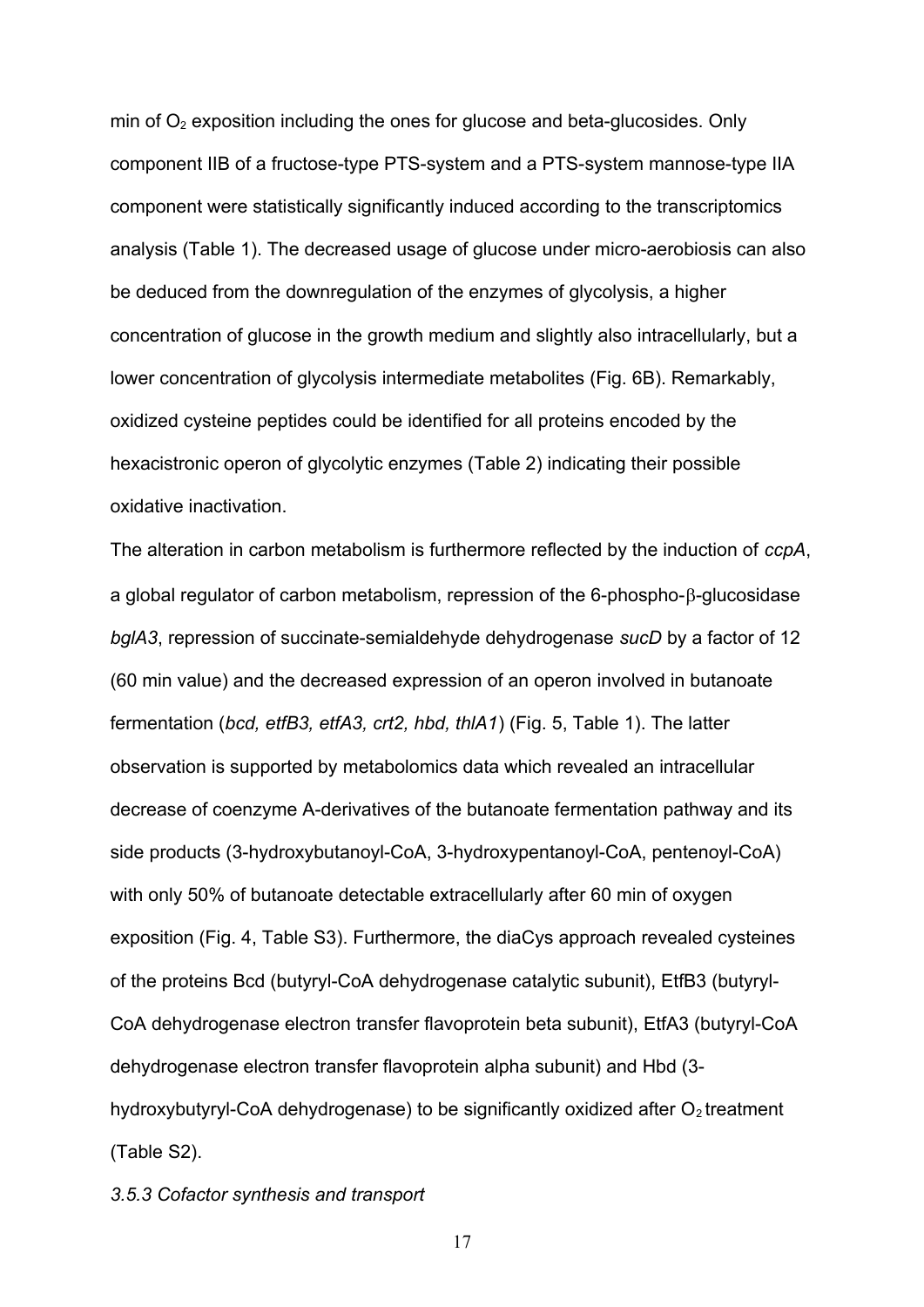The last cluster of affected genes to be discussed in detail in this work, are the gene products involved in the synthesis or uptake of cofactors.

Most striking is the strong upregulation of the uptake and *de novo* synthesis of riboflavin after 15 min of O<sub>2</sub> challenge (*ribU, ribH, ribBA, ribD*). The period of this induction is transient, as it cannot be detected after 60 min of micro-aerobiosis (Table 1). An increase in riboflavin as a first line of defense against oxidative stress is conceivable as many electron-transfer proteins are flavoproteins and thus rely on riboflavin as a cofactor. Due to the low redox potential of flavins, also a fast oxidation of FMN and FAD and hence an oxidative damage of enzymes featuring such cofactors is conceivable [51]. In either case, the concentration of reduced FMN and FAD cofactors in the cells drops explaining the higher demand for riboflavin. Although there was no riboflavin provided in the growth medium, expression of transporter *ribU* is induced most likely because of a post-transcriptional regulation via a FMN riboswitch [52]. The fast but short-lived induction of riboflavin is also interesting from a patho-immunological point of view. In 2012 Kjer-Nielsen *et al.* reported Mucosalassociated invariant T (MAIT) cells to be activated by intermediates of the riboflavin synthesis that are presented by the major histocompatibility complex (MHC) class Ilike molecule MR1 [53]. *C. difficile* cells that extensively synthesize riboflavin after an oxidative shock could therefore be recognized and eliminated by the host´s MAIT cells. In *Streptococcus pneumoniae* a variation in riboflavin metabolism was recently shown to play a significant role for the activation of MAIT cells and the outcome of infection [54].

Riboflavin was not the only effected cofactor under micro-aerobiosis. The operon for the synthesis of thiamine pyrophosphate (*thiCSFGH1*) is repressed in the presence of  $O<sub>2</sub>$  (Table 1). Thiamine pyrophosphate is a cofactor of enzymes catalyzing the transfer of carboxy-groups. The mechanism of such reactions involves radical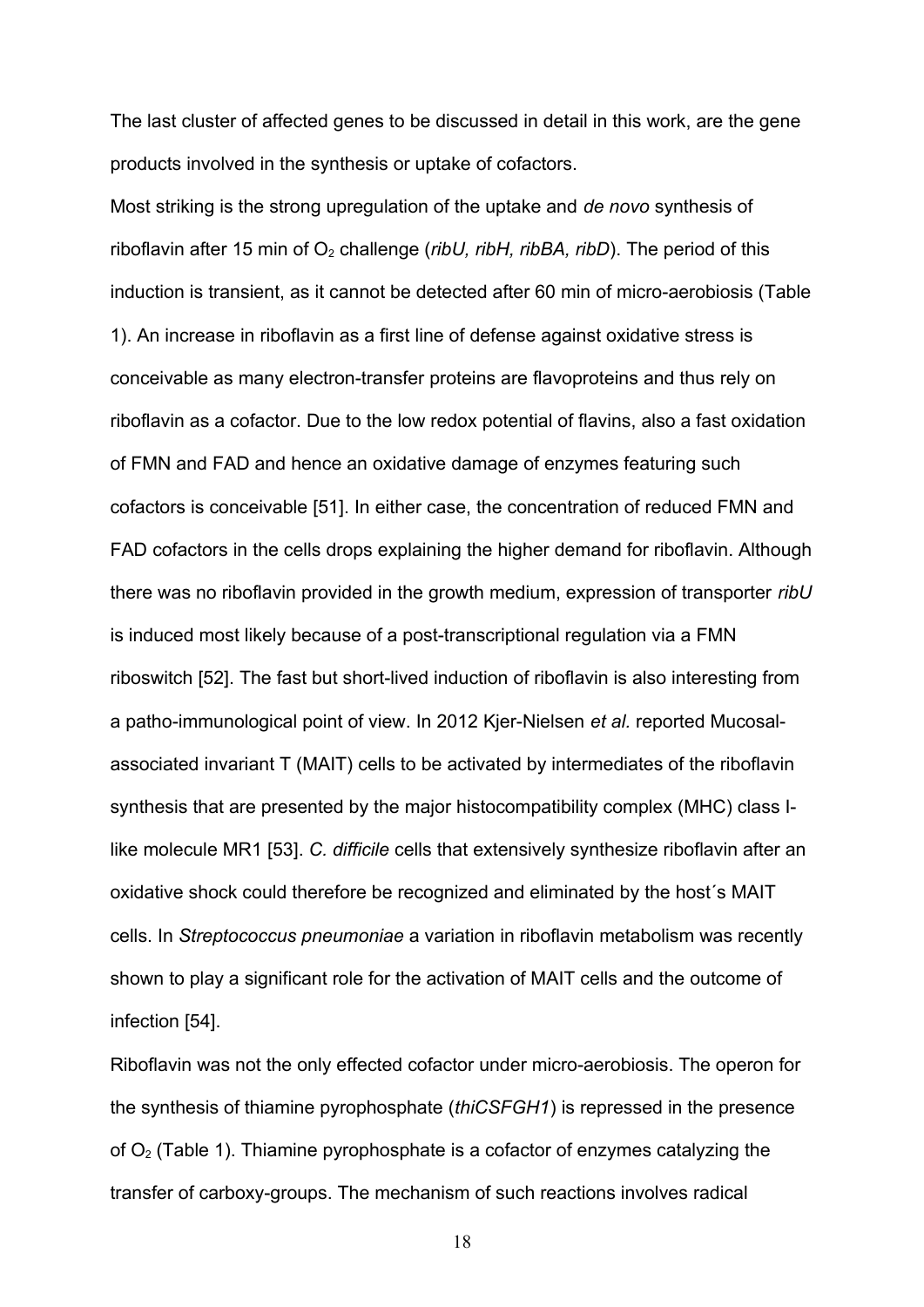intermediates. Reactive oxygen species that originate from  $O<sub>2</sub>$  in the stressed samples possibly interfere with the radical-dependent enzyme functions. Also, synthesis of cobalamin is downregulated during micro-aerobiosis (Table 1). Transcription of multiple genes from the gene locus CDIF630erm\_03727 to CDIF630erm\_03748 encoding for enzymes required for cobalamin synthesis are repressed in the  $O<sub>2</sub>$  samples with enzymes HemB (delta-aminolevulinic acid dehydratase), CobA-HemD (bifunctional uroporphyrinogen-III methyltransferase/uroporphyrinogen-III synthase), CbiKP *(*sirohydrochlorin cobaltochelatase) and CobT (nicotinate-nucleotide-dimethylbenzimidazole phosphoribosyltransferase) complying with an adjusted p-value < 0.05. Two different pathways of cobalamin synthesis are known - an aerobic and an anaerobic pathway. The latter involves intermediates that are not stable in the presence of oxygen [55]. In this light, the decline of cobalamin synthesis appears reasonable.

Due to the high number of genes which showed alterations in expression when *C. difficile* was stressed with 5%  $O_2$  not all affected genes could be discussed in detail at this point. A complete list of differentially expressed genes is provided in the supplementary data (Table S1).

## **4. Conclusions**

The multi-omics approach of this study gave rise to a comprehensive picture on the stress response of the strictly anaerobic pathogen *C. difficile* to  $O<sub>2</sub>$  at the level of RNA expression, protein damage and metabolic profiles. By choosing two different sampling time points, a direct and very fast reaction involving possible signal transduction pathways could be detected, but also an extensive adaptation process after one hour of  $O<sub>2</sub>$  challenge could be determined. This study not only validates gene expression results from previous studies [11,13], but also significantly extends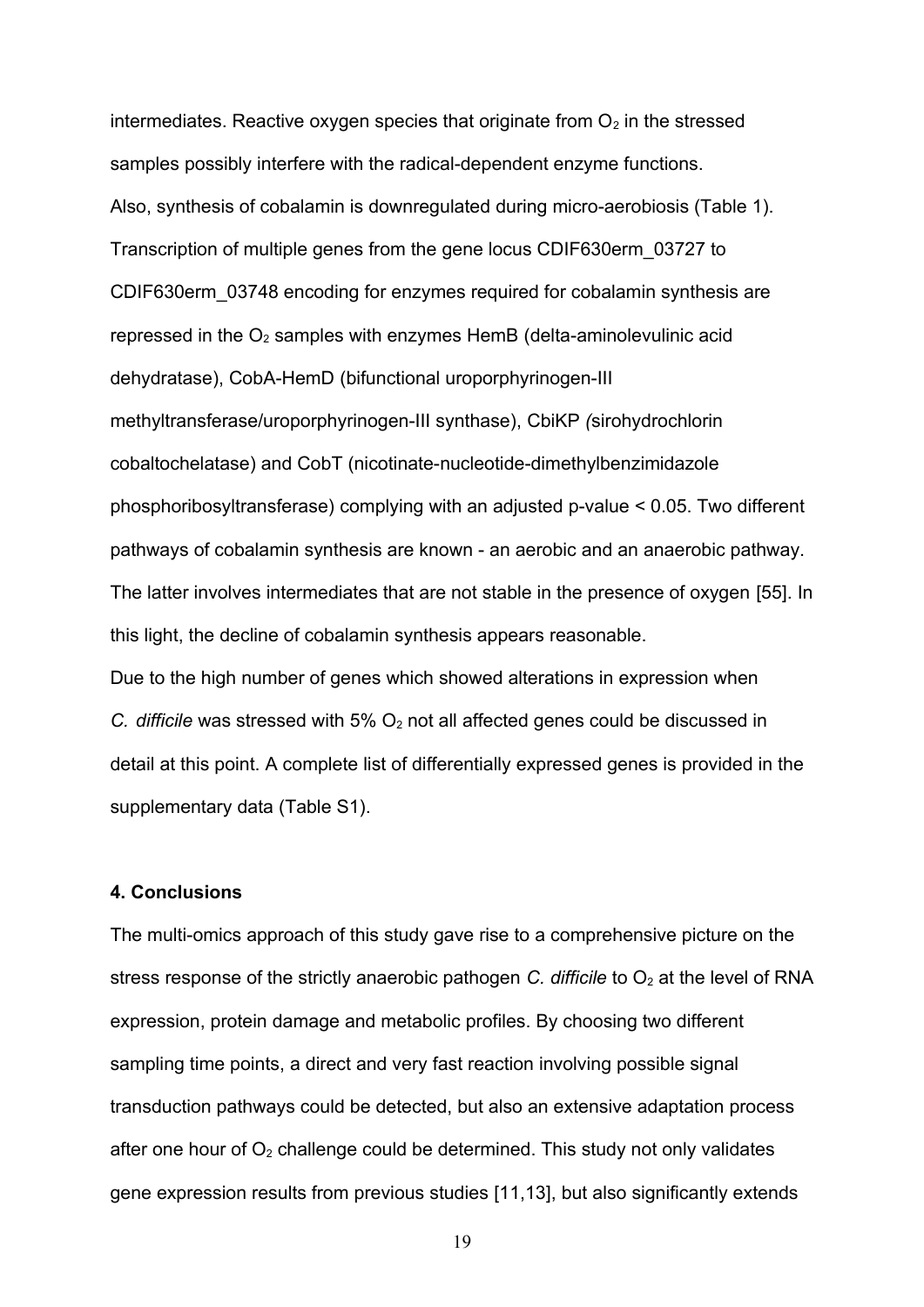the knowledge on the oxidative stress response of *C. difficile* 630*erm* and is a starting point to explain the  $O<sub>2</sub>$  tolerance of this pathogen. Because *C. difficile* is exposed to traces of  $O<sub>2</sub>$  and to high concentrations of reactive oxygen species during inflammation, the mechanistic elucidation of its stress response is of major importance, and identification of specific elements mediating the observed oxidative tolerance could turn into promising targets for the development of novel therapies.

#### **Acknowledgements**

We thank Sabine Kaltenhäuser and Silvia Dittmann for technical assistance. We are grateful to Dietmar Schomburg for helpful discussions and to Maria Conway for proof reading the manuscript.

This work was supported by the by the Federal State of Lower Saxony, Niedersächsisches Vorab [VWZN3215/ZN3266], by the "Ministerium für Bildung, Wissenschaft und Kultur Mecklenburg-Vorpommern" [UG16001], by the German Research Foundation [RTG 1947/1 Project A5N] and by the University of Greifswald. The authors declare that they have no conflicts of interest with the contents of this article.

## **Appendix A. Supplementary data**

Supplementary data related to this article can be found at

**References**[1] Lawson PA, Citron DM, Tyrrell KL, Finegold SM. Reclassification of *Clostridium difficile* as *Clostridioides difficile* (Hall and O'Toole 1935) Prévot 1938. Anaerobe 2016;40:95–9.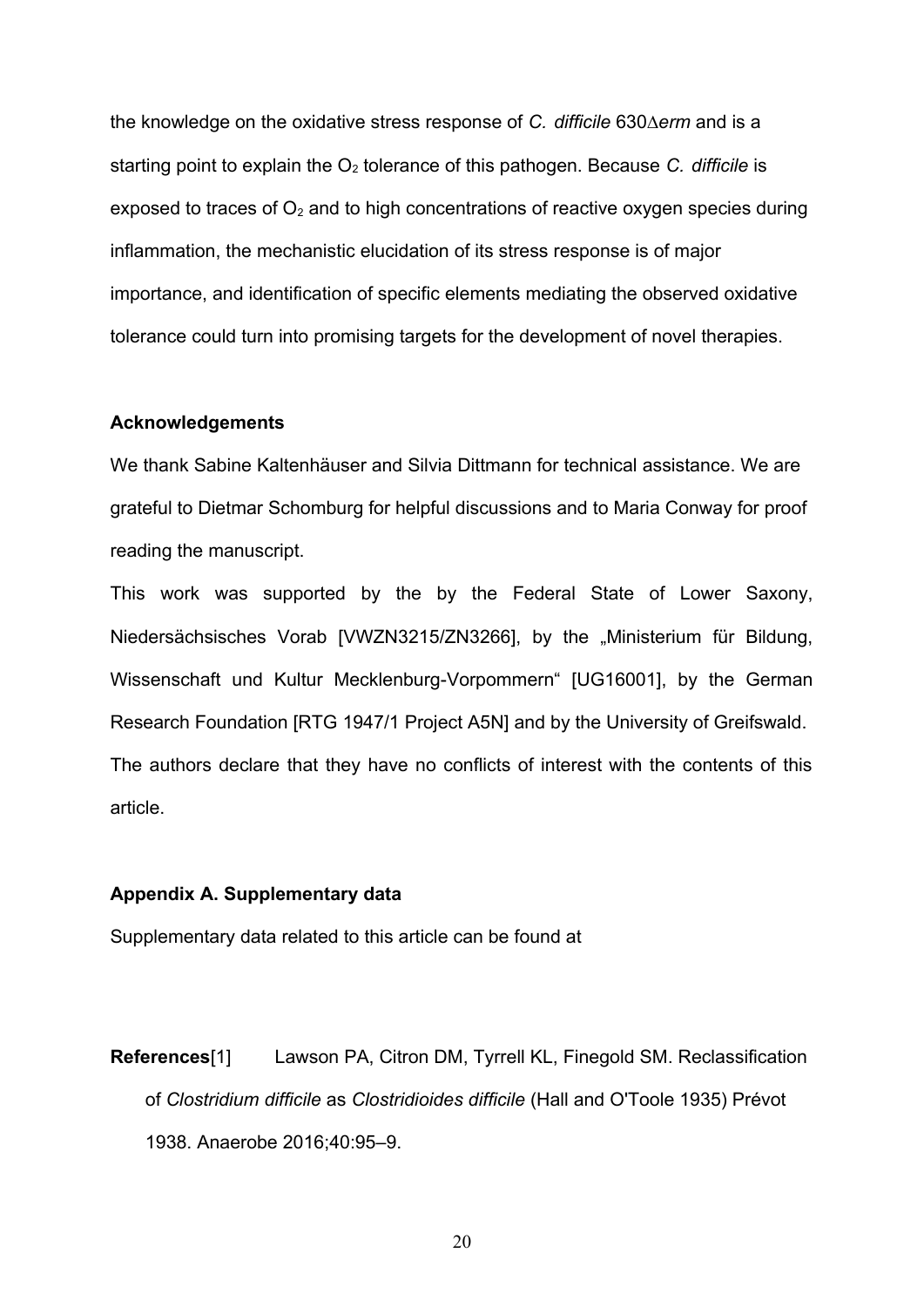- [2] Thomas C, Stevenson M, Riley TV. Antibiotics and hospital-acquired *Clostridium difficile*-associated diarrhoea: a systematic review. J Antimicrob Chemother 2003;51(6):1339–50.
- [3] Borriello SP, Wilcox MH. *Clostridium difficile* infections of the gut: the unanswered questions. J Antimicrob Chemother 1998;41 Suppl C:67–9.
- [4] Bartlett JG. Narrative review: the new epidemic of *Clostridium difficile*-associated enteric disease. Ann Intern Med 2006;145(10):758–64.
- [5] Rupnik M, Wilcox MH, Gerding DN. *Clostridium difficile* infection: new developments in epidemiology and pathogenesis. Nat Rev Microbiol 2009;7(7):526–36.
- [6] Just I, Selzer J, Wilm M, Eichel-Streiber C von, Mann M, Aktories K. Glucosylation of Rho proteins by *Clostridium difficile* toxin B. Nature 1995;375(6531):500–3.
- [7] Martin-Verstraete I, Peltier J, Dupuy B. The Regulatory Networks That Control *Clostridium difficile* Toxin Synthesis. Toxins (Basel) 2016;8(5).
- [8] Karlsson S, Burman LG, Akerlund T. Induction of toxins in *Clostridium difficile* is associated with dramatic changes of its metabolism. Microbiology (Reading, Engl) 2008;154(Pt 11):3430–6.
- [9] Ternan NG, Jain S, Graham RLJ, McMullan G. Semiquantitative analysis of clinical heat stress in *Clostridium difficile* strain 630 using a GeLC/MS workflow with emPAI quantitation. PLoS ONE 2014;9(2):e88960.
- [10] Antunes A, Camiade E, Monot M, Courtois E, Barbut F, Sernova NV et al. Global transcriptional control by glucose and carbon regulator CcpA in *Clostridium difficile*. Nucleic Acids Res 2012;40(21):10701–18.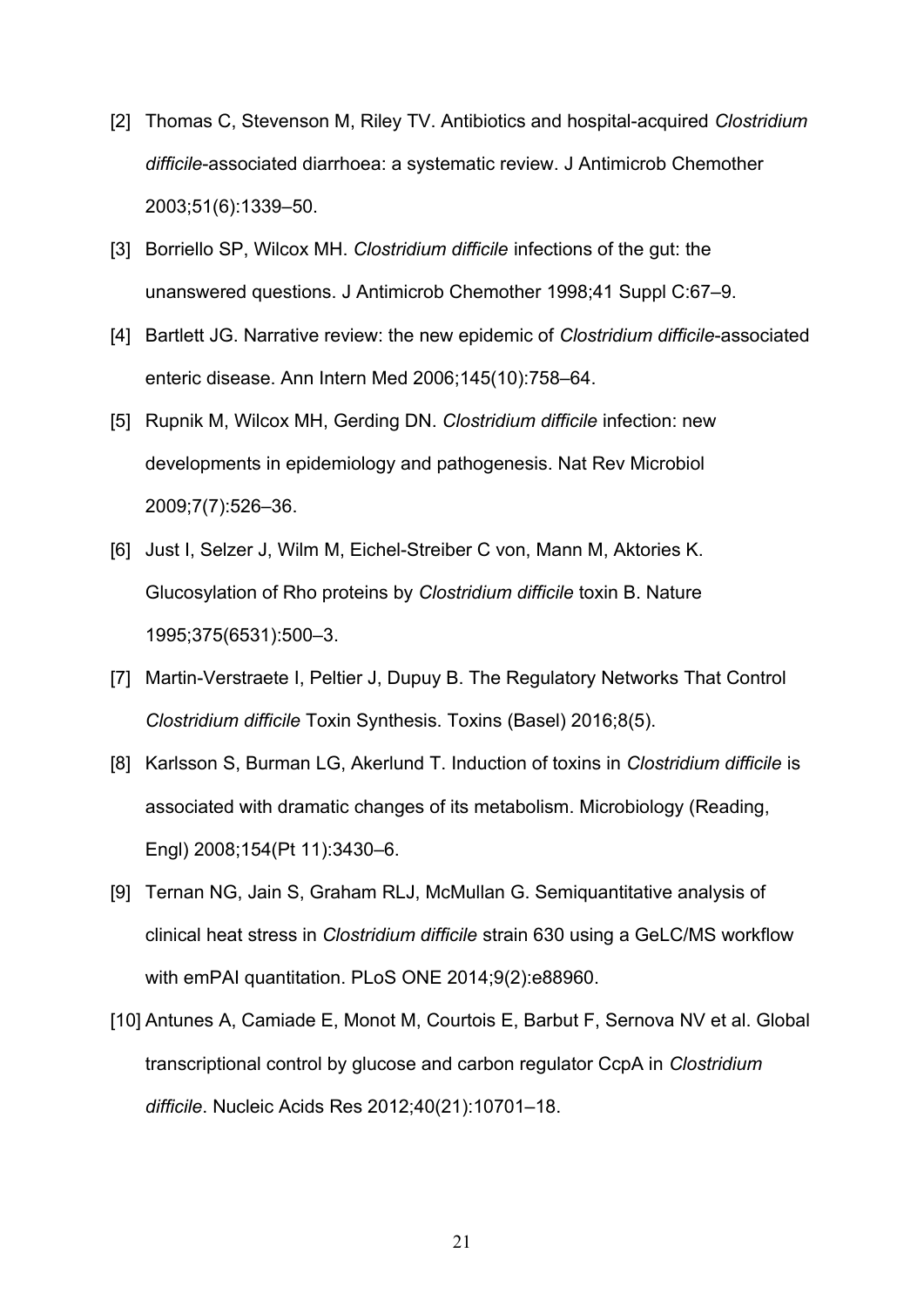- [11] Emerson JE, Stabler RA, Wren BW, Fairweather NF. Microarray analysis of the transcriptional responses of *Clostridium difficile* to environmental and antibiotic stress. J Med Microbiol 2008;57(Pt 6):757–64.
- [12] Marteyn B, Scorza FB, Sansonetti PJ, Tang C. Breathing life into pathogens: the influence of oxygen on bacterial virulence and host responses in the gastrointestinal tract. Cell Microbiol 2011;13(2):171–6.
- [13] Giordano N, Hastie JL, Carlson PE. Transcriptomic profiling of *Clostridium difficile* grown under microaerophillic conditions. Pathog Dis 2018;76(2).
- [14] Riebe O, Fischer R, Wampler DA, Kurtz DM, Bahl H. Pathway for  $H_2O_2$  and  $O_2$ detoxification in *Clostridium acetobutylicum*. Microbiology (Reading, Engl) 2009;155(Pt 1):16–24.
- [15] Hillmann F, Fischer R, Saint-Prix F, Girbal L, Bahl H. PerR acts as a switch for oxygen tolerance in the strict anaerobe *Clostridium acetobutylicum*. Mol Microbiol 2008;68(4):848–60.
- [16] Edwards AN, Karim ST, Pascual RA, Jowhar LM, Anderson SE, McBride SM. Chemical and Stress Resistances of *Clostridium difficile* Spores and Vegetative Cells. Front Microbiol 2016;7:1698.
- [17] Kint N, Janoir C, Monot M, Hoys S, Soutourina O, Dupuy B et al. The alternative sigma factor σB plays a crucial role in adaptive strategies of *Clostridium difficile* during gut infection. Environ Microbiol 2017;19(5):1933–58.
- [18] Go Y, Chandler JD, Jones DP. The cysteine proteome. Free Radic Biol Med 2015;84:227–45.
- [19] Zheng M. Activation of the OxyR Transcription Factor by Reversible Disulfide Bond Formation. Science 1998;279(5357):1718–22.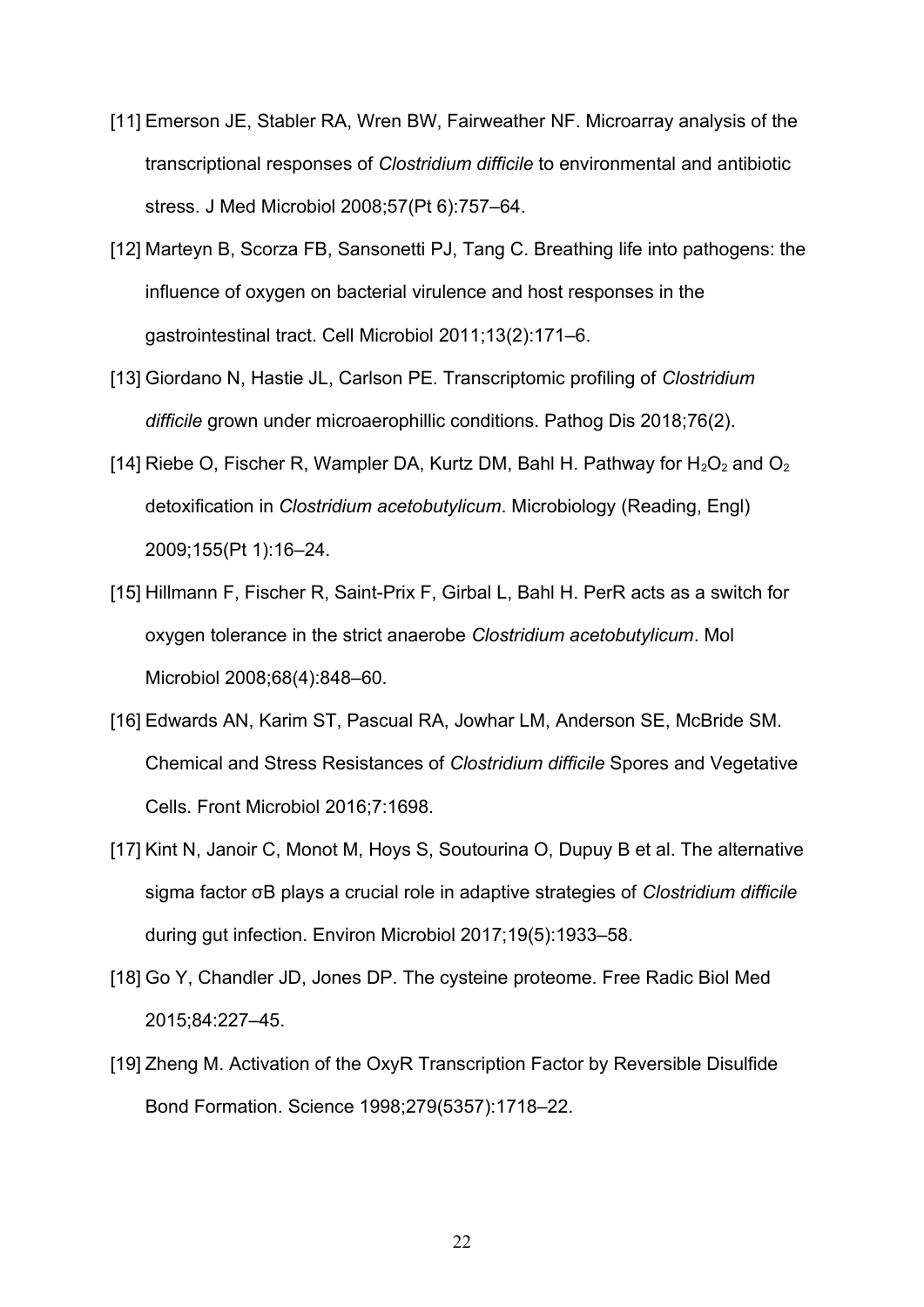- [20] Fuangthong M, Atichartpongkul S, Mongkolsuk S, Helmann JD. OhrR is a repressor of *ohrA*, a key organic hydroperoxide resistance determinant in *Bacillus subtilis*. J Bacteriol 2001;183(14):4134–41.
- [21] Nakano S, Erwin KN, Ralle M, Zuber P. Redox-sensitive transcriptional control by a thiol/disulphide switch in the global regulator, Spx. Mol Microbiol 2005;55(2):498–510.
- [22] Imber M, Huyen NTT, Pietrzyk-Brzezinska AJ, van Loi V, Hillion M, Bernhardt J et al. Protein S-Bacillithiolation Functions in Thiol Protection and Redox Regulation of the Glyceraldehyde-3-Phosphate Dehydrogenase Gap in *Staphylococcus aureus* Under Hypochlorite Stress. Antioxid Redox Signal 2018;28(6):410–30.
- [23] Hussain HA, Roberts AP, Mullany P. Generation of an erythromycin-sensitive derivative of *Clostridium difficile* strain 630 (630Delta*erm*) and demonstration that the conjugative transposon Tn916DeltaE enters the genome of this strain at multiple sites. J Med Microbiol 2005;54(Pt 2):137–41.
- [24] Neumann-Schaal M, Hofmann JD, Will SE, Schomburg D. Time-resolved amino acid uptake of *Clostridium difficile* 630Δ*erm* and concomitant fermentation product and toxin formation. BMC Microbiol 2015;15:281.
- [25] Zech H, Thole S, Schreiber K, Kalhöfer D, Voget S, Brinkhoff T et al. Growth phase-dependent global protein and metabolite profiles of *Phaeobacter gallaeciensis* strain DSM 17395, a member of the marine Roseobacter-clade. Proteomics 2009;9(14):3677–97.
- [26] Rosinski-Chupin I, Soutourina O, Martin-Verstraete I. Riboswitch discovery by combining RNA-seq and genome-wide identification of transcriptional start sites. Meth Enzymol 2014;549:3–27.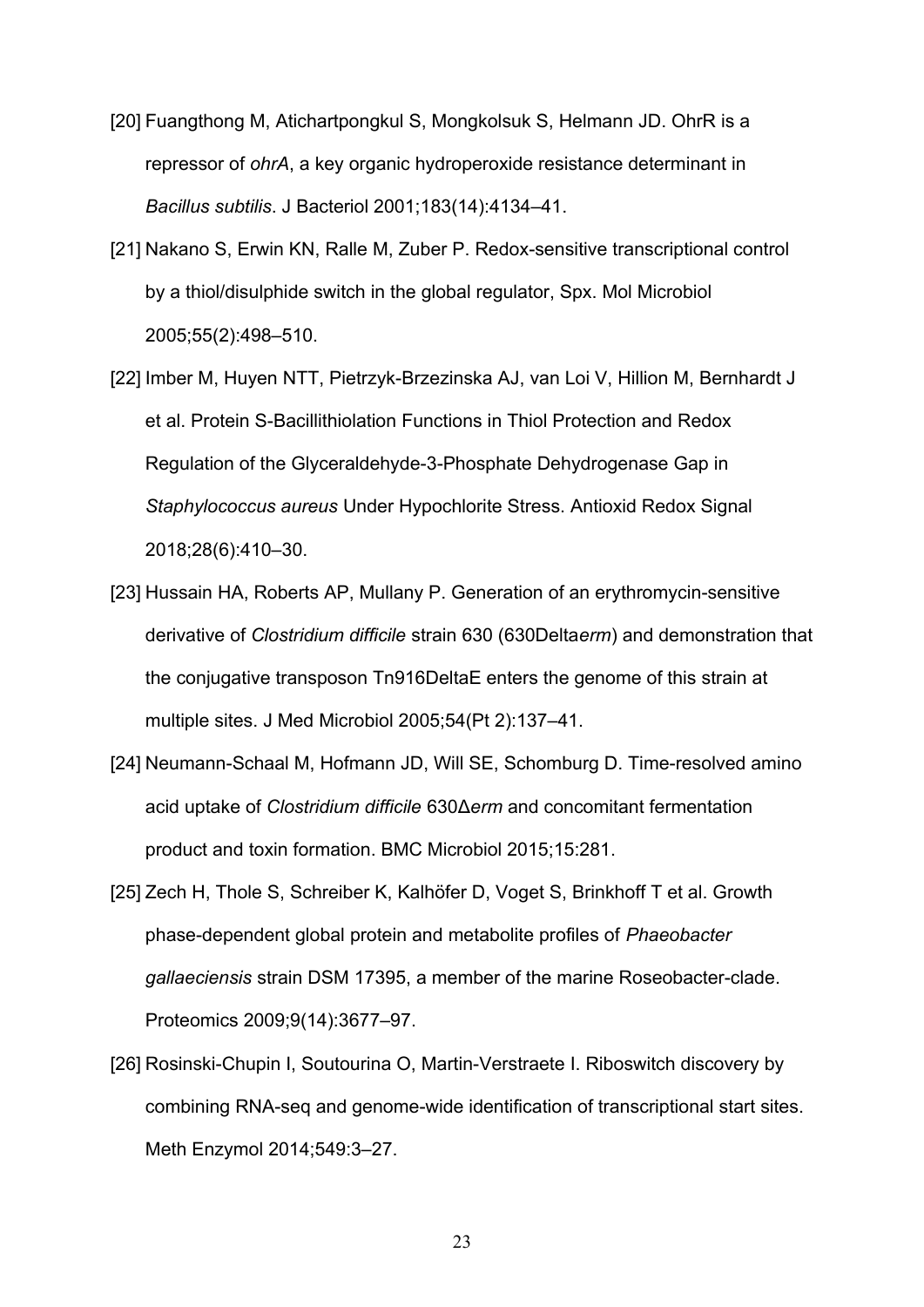- [27] Erik Aronesty. ea-utils: Command-line tools for processing biological sequencing data. Durham, NC: Expression Analysis; 2011.
- [28] Dannheim H, Will SE, Schomburg D, Neumann-Schaal M. *Clostridioides difficile* 630Δ*erm* in silico and in vivo - quantitative growth and extensive polysaccharide secretion. FEBS Open Bio 2017;7(4):602–15.
- [29] Langmead B, Salzberg SL. Fast gapped-read alignment with Bowtie 2. Nat Methods 2012;9(4):357–9.
- [30] Li H, Handsaker B, Wysoker A, Fennell T, Ruan J, Homer N et al. The Sequence Alignment/Map format and SAMtools. Bioinformatics 2009;25(16):2078–9.
- [31] Anders S, Pyl PT, Huber W. HTSeq--a Python framework to work with highthroughput sequencing data. Bioinformatics 2015;31(2):166–9.
- [32] Love MI, Huber W, Anders S. Moderated estimation of fold change and dispersion for RNA-seq data with DESeq2. Genome Biol 2014;15(12):550.
- [33] Y. Benjamini & Y. Hochberg. Controlling the false discovery rate: a practical and powerful approach to multiple testing. Journal of the Royal Statistical Society 1995(Series B Nr. 57):289–300.
- [34] Tyanova S, Temu T, Sinitcyn P, Carlson A, Hein MY, Geiger T et al. The Perseus computational platform for comprehensive analysis of (prote)omics data. Nat Methods 2016;13(9):731–40.
- [35] Punta M, Coggill PC, Eberhardt RY, Mistry J, Tate J, Boursnell C et al. The Pfam protein families database. Nucleic Acids Res 2012;40(Database issue):D290- 301.
- [36] Otto A, Maaß S, Lassek C, Becher D, Hecker M, Riedel K et al. The protein inventory of *Clostridium difficile* grown in complex and minimal medium. Proteomics Clin Appl 2016;10(9-10):1068–72.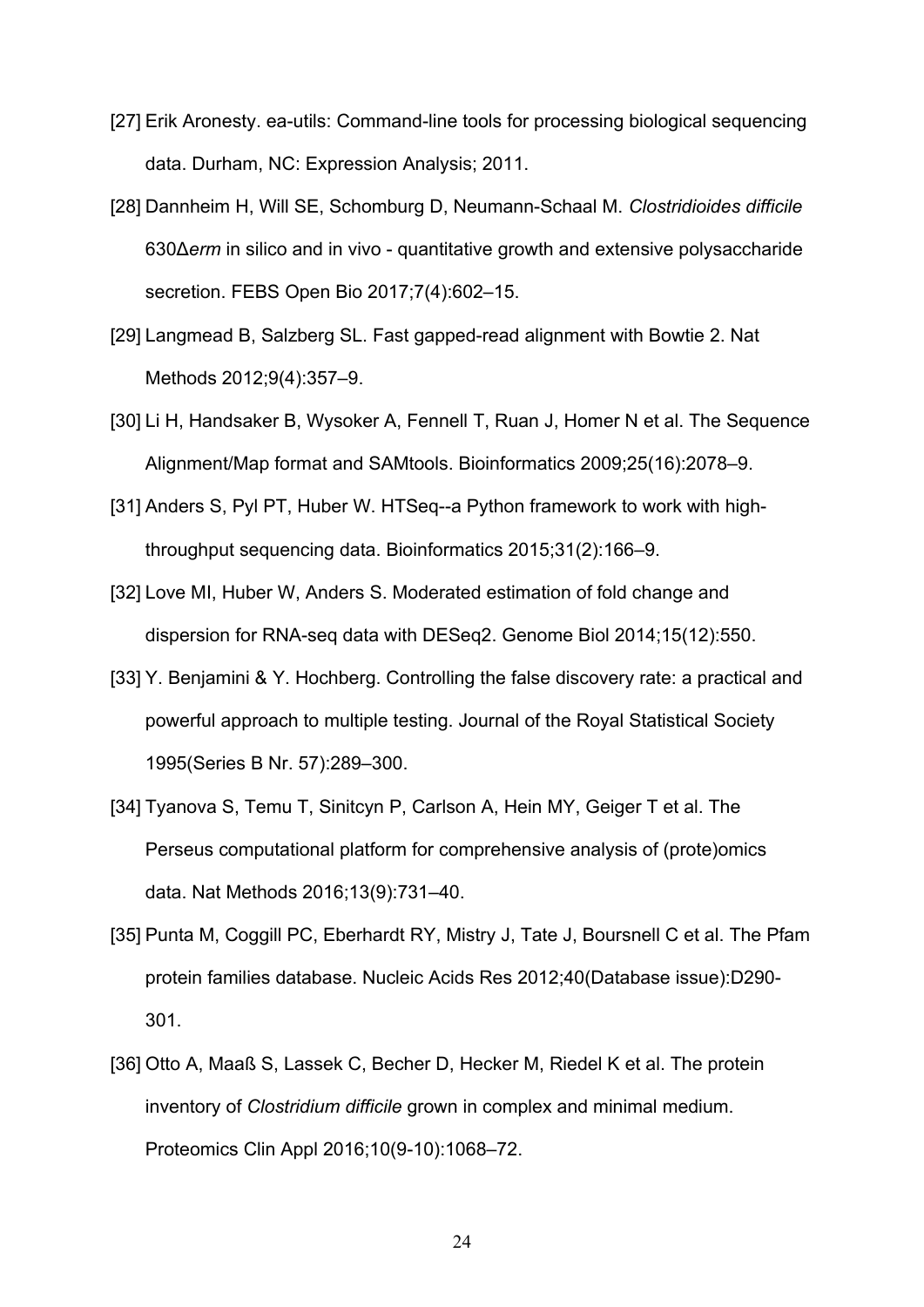- [37] Sievers S, Dittmann S, Jordt T, Otto A, Hochgräfe F, Riedel K. Comprehensive Redox Profiling of the Thiol Proteome of *Clostridium difficile*. Mol Cell Proteomics 2018;17(5):1035–46.
- [38] Cox J, Mann M. MaxQuant enables high peptide identification rates, individualized p.p.b.-range mass accuracies and proteome-wide protein quantification. Nat Biotechnol 2008;26(12):1367–72.
- [39] Dannheim H, Riedel T, Neumann-Schaal M, Bunk B, Schober I, Spröer C et al. Manual curation and reannotation of the genomes of *Clostridium difficile* 630Δ*erm* and *C. difficile* 630. J Med Microbiol 2017;66(3):286–93.
- [40] Hiller K, Hangebrauk J, Jäger C, Spura J, Schreiber K, Schomburg D. MetaboliteDetector: comprehensive analysis tool for targeted and nontargeted GC/MS based metabolome analysis. Anal Chem 2009;81(9):3429–39.
- [41] Wolf J, Stark H, Fafenrot K, Albersmeier A, Pham TK, Müller KB et al. A systems biology approach reveals major metabolic changes in the thermoacidophilic archaeon *Sulfolobus solfataricus* in response to the carbon source L-fucose versus D-glucose. Mol Microbiol 2016;102(5):882–908.
- [42] H. Mann & D. Whitney. On a test of whether one of two random variables is stochastically larger than the other. Annals of mathematical Statistics 18 1947:50–60.
- [43] Masip L, Veeravalli K, Georgiou G. The many faces of glutathione in bacteria. Antioxid Redox Signal 2006;8(5-6):753–62.
- [44] Newton GL, Rawat M, La Clair JJ, Jothivasan VK, Budiarto T, Hamilton CJ et al. Bacillithiol is an antioxidant thiol produced in Bacilli. Nat Chem Biol 2009;5(9):625–7.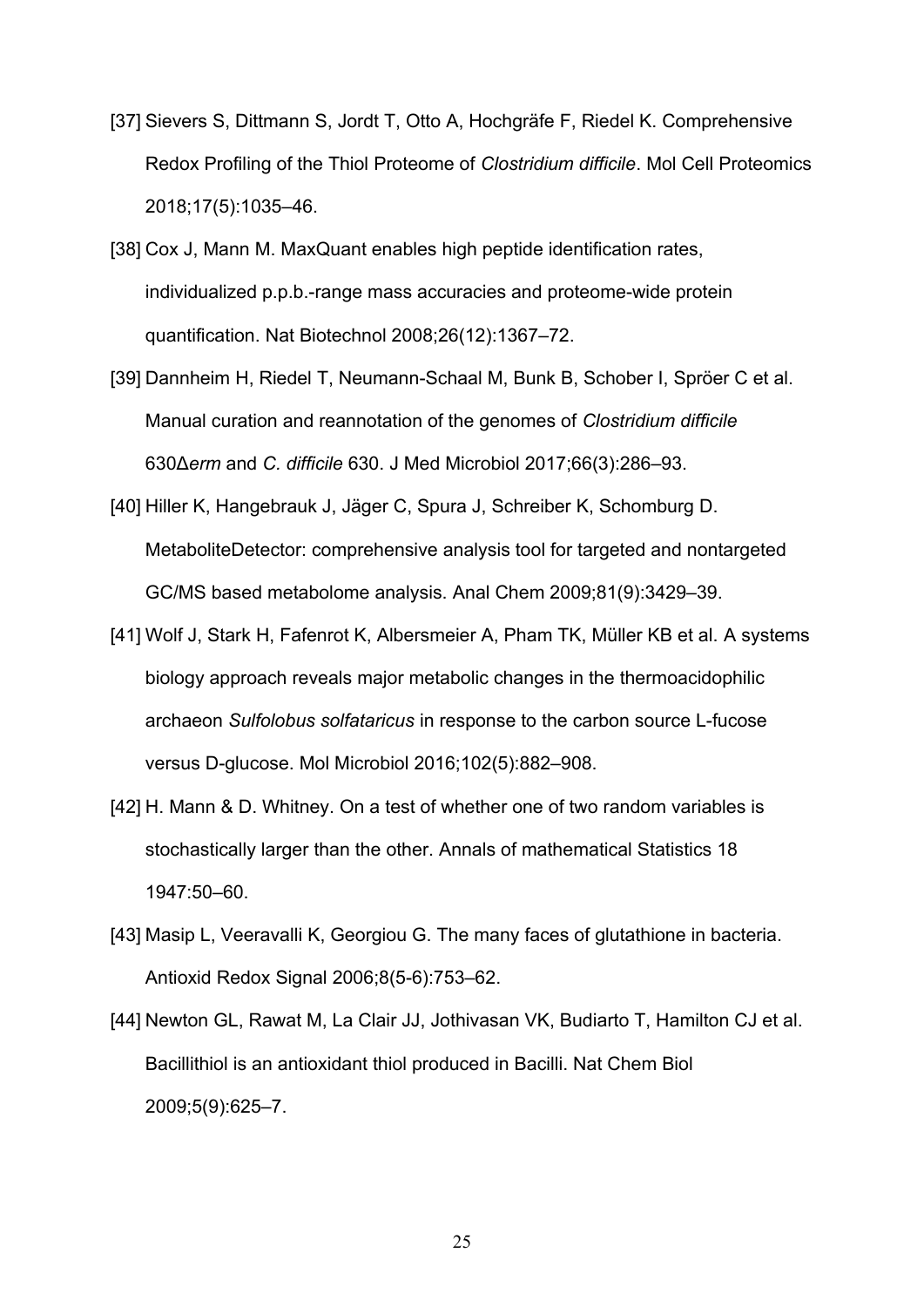- [45] Lee J, Soonsanga S, Helmann JD. A complex thiolate switch regulates the *Bacillus subtilis* organic peroxide sensor OhrR. Proc Natl Acad Sci U S A 2007;104(21):8743–8.
- [46] Chi BK, Gronau K, Mäder U, Hessling B, Becher D, Antelmann H. Sbacillithiolation protects against hypochlorite stress in *Bacillus subtilis* as revealed by transcriptomics and redox proteomics. Mol Cell Proteomics 2011;10(11):M111.009506.
- [47] Newton GL, Buchmeier N, Fahey RC. Biosynthesis and functions of mycothiol, the unique protective thiol of *Actinobacteria*. Microbiol Mol Biol Rev 2008;72(3):471–94.
- [48] T. Dubois, M. Dancer-Thibonnier, M. Monot, A. Hamiot, L. Bouillaut, O. Soutourina, et al., Control of *Clostridium difficile* physiopathology in response to cysteine availability, Infect Immun. 84 (8) (2016) 2389e2405.
- [49] T.C. Stadtman, J. N. Davis. Glycine reductase protein C. Properties and characterization of its role in the reductive cleavage of Se-carboxymethylselenoprotein A. Journal of Biological Chemistry 1991(266):22147–53.
- [50] Kim J, Darley D, Selmer T, Buckel W. Characterization of (R)-2 hydroxyisocaproate dehydrogenase and a family III coenzyme A transferase involved in reduction of L-leucine to isocaproate by *Clostridium difficile*. Appl Environ Microbiol 2006;72(9):6062–9.
- [51] Massey V. The reactivity of oxygen with flavoproteins. International Congress Series 2002;1233:3–11.
- [52] Sun EI, Leyn SA, Kazanov MD, Saier MH, Novichkov PS, Rodionov DA. Comparative genomics of metabolic capacities of regulons controlled by cisregulatory RNA motifs in bacteria. BMC Genomics 2013;14:597.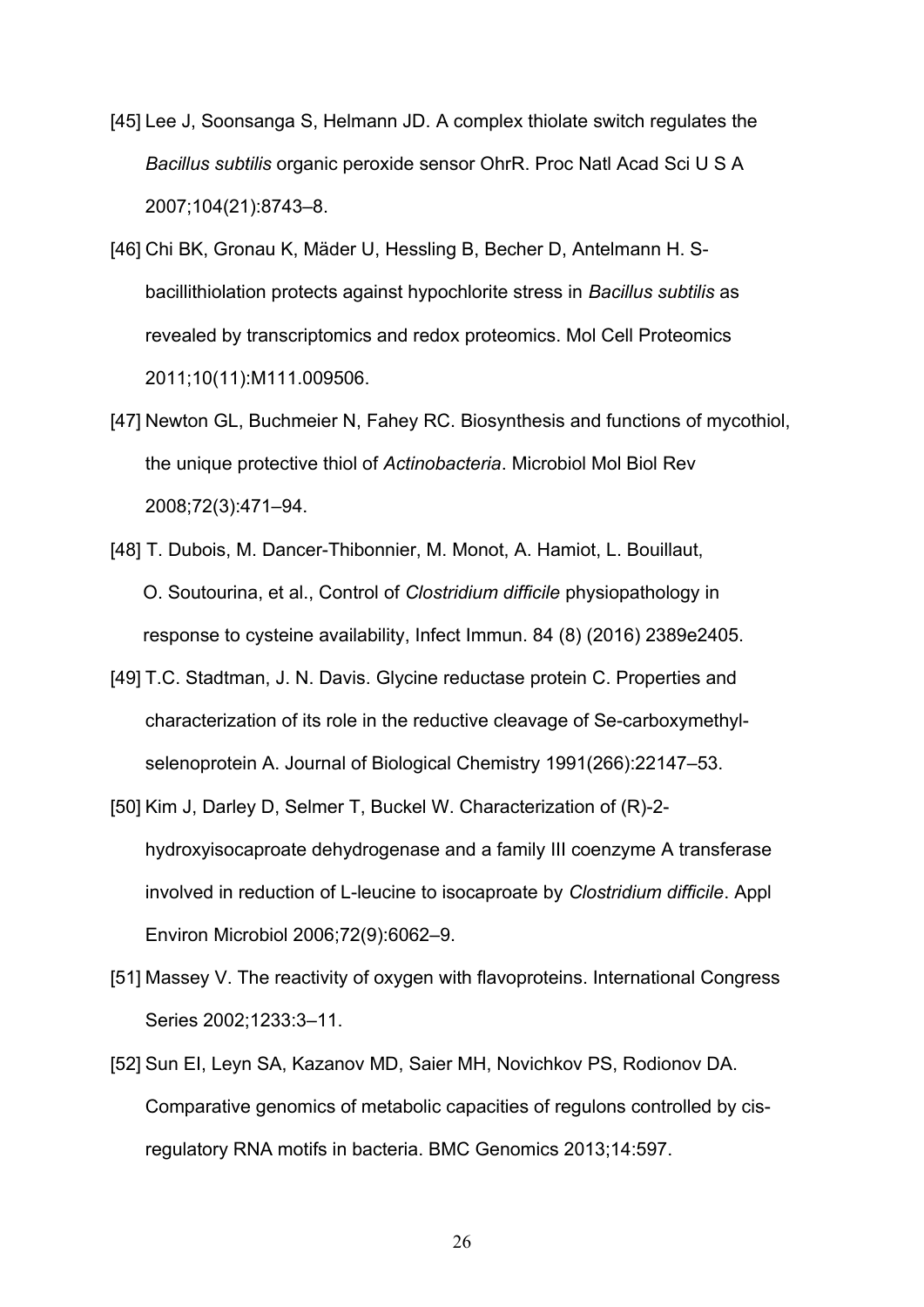[53] Kjer-Nielsen L, Patel O, Corbett AJ, Le Nours J, Meehan B, Liu L et al. MR1

presents microbial vitamin B metabolites to MAIT cells. Nature

2012;491(7426):717–23.

[54] Hartmann N, McMurtrey C, Sorensen ML, Huber ME, Kurapova R, Coleman FT

et al. Riboflavin Metabolism Variation Among Clinical Isolates of *Streptococcus*

*pneumoniae* Results in Differential Activation of MAIT Cells. Am J Respir Cell

Mol Biol 2018.

[55] Moore SJ, Lawrence AD, Biedendieck R, Deery E, Frank S, Howard MJ et al. Elucidation of the anaerobic pathway for the corrin component of cobalamin (vitamin B12). Proc Natl Acad Sci U S A 2013;110(37):14906–11.

## **Figure legends**

### **Figure 1: Differential gene expression according to RNA-seq analysis.** A

heatmap was generated on the basis of ANOVA testing of RLOG data of the RNA analysis. Induction of gene expression is displayed in red and repression in blue. A number of 89 RNAs met the criteria of a permutation based FDR of 0.01. Results of three independent experiments are visualized.

**Figure 2**: **Oxidation of OCPs after 15 min of 5% O2 exposure.** Redox-quantified OCPs were sorted into 10% steps according to their redox state. The average of at least three replicates was plotted for both, control condition  $(N_2)$  and  $O_2$  challenge.

**Figure 3: Changes in redox state of OCPs.** Volcano plots show the difference in redox state of single OCPs after challenge with  $5\%$  O<sub>2</sub> for 15 min compared to control conditions. Each spot represents one peptide, and peptides to the right of the y-axis were oxidized whereas peptides to the left were reduced. The higher the value on the y-axis (-log10 of p-value), the more significant is the change in redox state. A line corresponding to p-value 0.05 is indicated.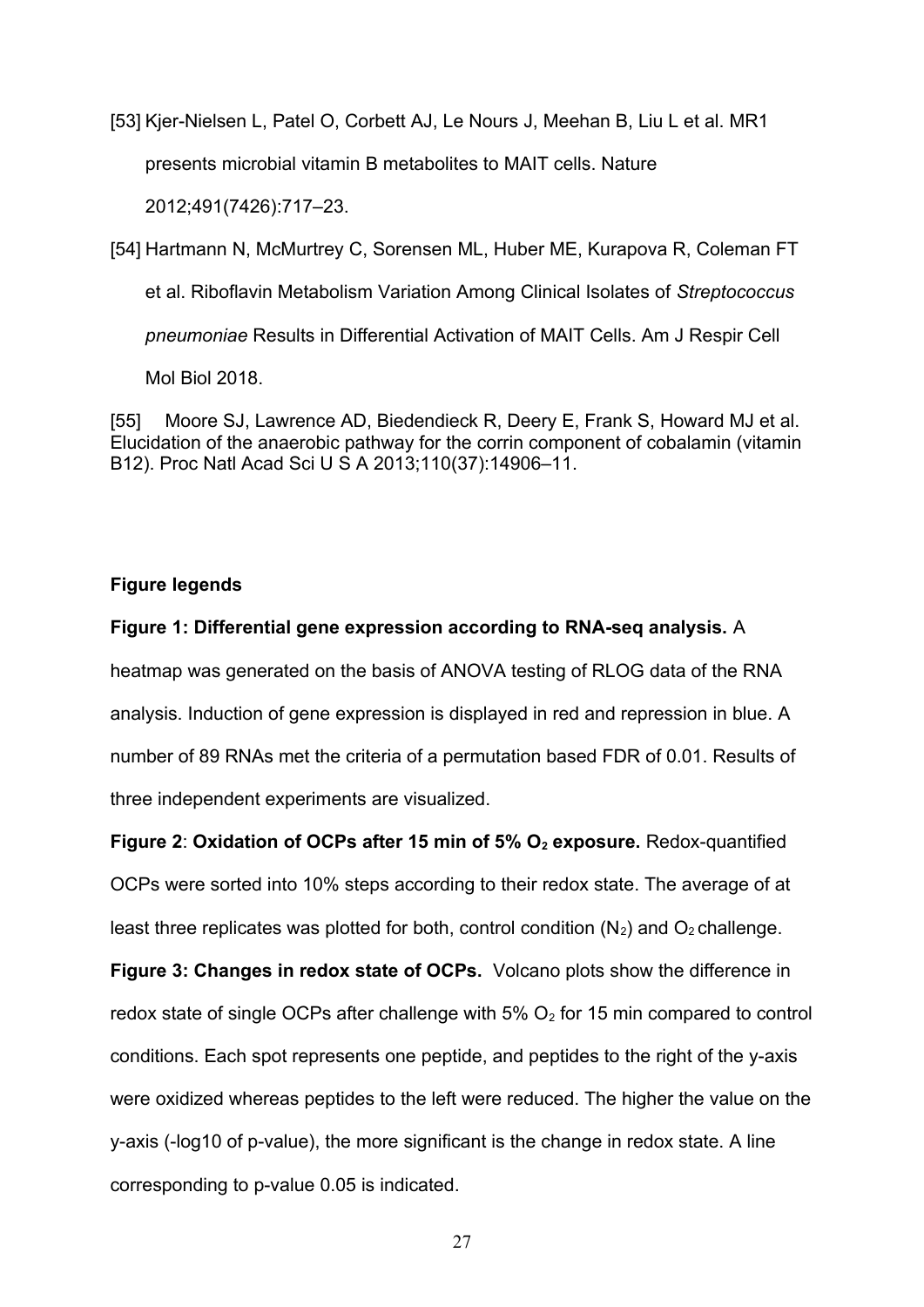**Figure 4: Metabolic alterations.** Changes in the intracellular (A) and extracellular (B) metabolome after challenge with  $5\%$  O<sub>2</sub> for 15 and 60 min compared to control cells. Data was obtained from five replicates. Changes in metabolite concentration are depicted as log2 fold change. Metabolites to the right of the y-axis were increased in abundance, while metabolites to the left were less abundant. The higher the value on the y-axis, the more significant the data (-log10 of adjusted p-value). Metabolites discussed in this paper are labeled.

**Figure 5: Overview of changes in carbon and amino acid metabolism after 60 min of 5% O2-challenge.** Gene names of the upregulated enzymes are shown in dark grey and marked with  $\lambda$ , downregulated enzymes are shown in light grey and marked with ↘. Figure was partially adapted from Dubois *et al*. [48].

**Figure 6**: **Modulation of specific metabolic pathways**. The reduction of leucine to isocaproate via Stickland reaction was induced (**A**) and glucose utilization via glycolysis was repressed ( $\bf{B}$ ) after 60 min of 5%  $O_2$  challenge. Gene names of enzymes, their determined log2 fold change and corresponding p-value are shown in green. If determined, log2 fold changes of pathway intermediates (boxed) are given in blue. Positive values indicate an increase and negative values a decrease in gene expression and metabolite concentration, respectively.

#### **Table legends**

# **Table 1: Functional classes of differentially expressed genes during microaerobiosis.**

Selection of gene products that belong to specific functional classes of genes which are characterized by an altered expression after *C. difficile* was stressed with 5% O<sub>2</sub>. **Table 2**: **Thiol oxidation of glycolytic proteins.** Peptides of several glycolytic enzymes were determined to be oxidized on cysteine residues after 15 min  $O<sub>2</sub>$